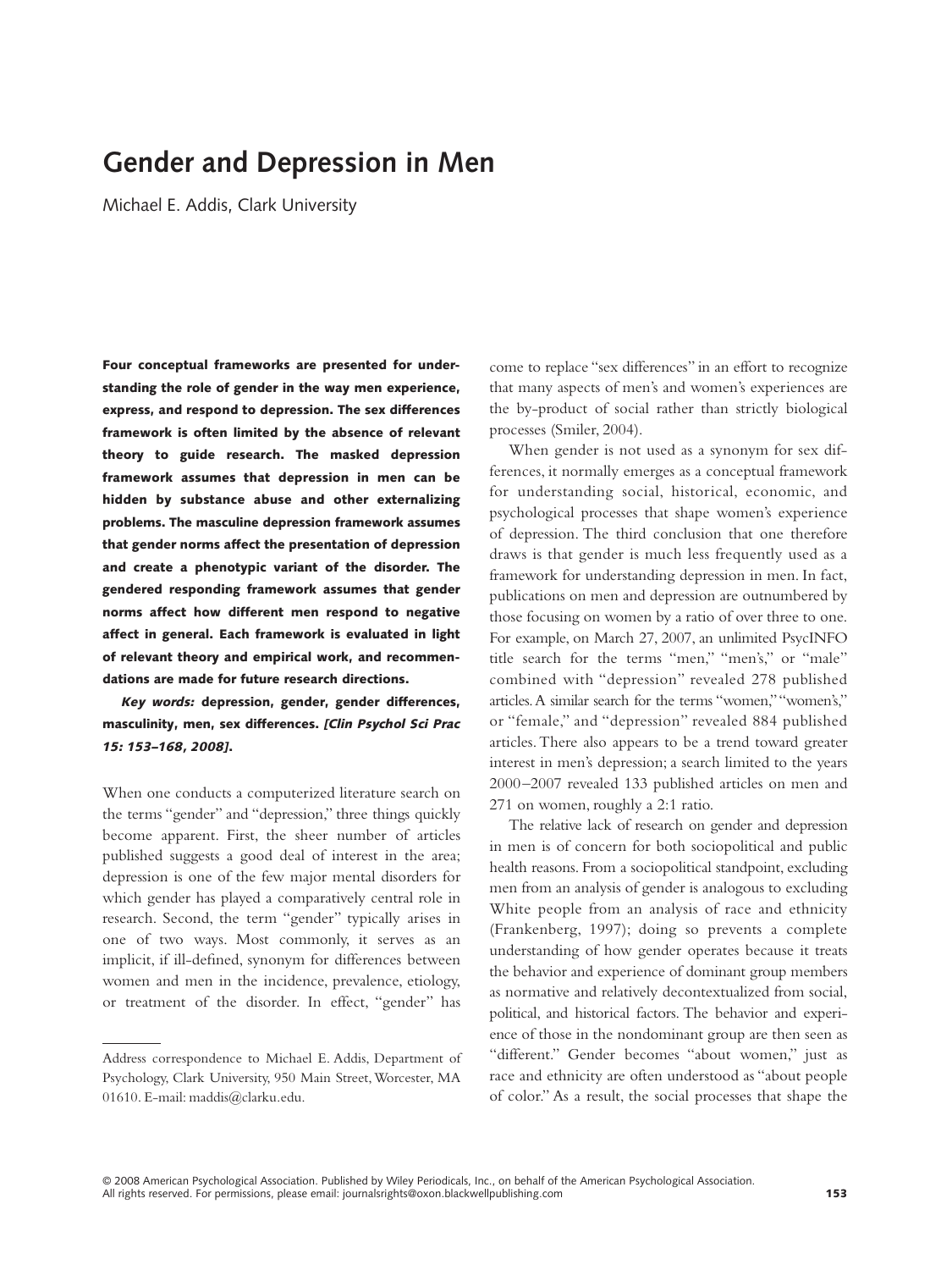experiences of members of the dominant group (e.g., men) remain obscured by a veil of perceived normativeness.

With regard to depression in particular, the relative paucity of studies focused on men's experience raises several public health concerns. First, although it is well documented that women are twice as likely to be diagnosed with major depression, population-based estimates indicate that there are still a significant number of men who suffer from the disorder, and there is evidence that the gender gap is narrowing (Kessler et al., 1994, 2005; Stoolmiller, Kim, & Capaldi, 2005). Moreover, researchers and practitioners working in the area of men's mental health have increasingly suggested that major depression can be "masked" in men and that this may produce an underestimate of the true rates at which men suffer from the disorder (Cochran & Rabinowitz, 2000; Real, 1997). Second, although women are twice as likely to attempt suicide, men are four times more likely to die from suicide attempts (Moscicki, 1997; Oquendo et al., 2001). Third, studies of help-seeking behavior consistently demonstrate that, on average, men are less likely than women to utilize mental health services for psychiatric disorders (Addis & Mahalik, 2003). Finally, for a variety of reasons, the gendered nature of men's mental health has been relatively invisible in the social scientific and clinical literature. This invisibility has arguably produced longstanding negative consequences not only for men themselves but also for women, children, and communities. For all of these reasons, there is a pressing need to enhance the quality and quantity of research and treatment in the area of men's depression.

I have two goals in this article. The first is to describe four different frameworks for understanding gender and depression in men and to evaluate the degree to which they are supported by existing theory and research. The sex differences framework assumes that depression in men is best understood by comparing men and women on a range of depression-related variables. The masked depression framework assumes that many men who present with problems other than depression are actually experiencing an underlying depression that is transformed into other more externalizing symptoms due to proscriptive gender norms. The masculine depression framework assumes that restrictive masculine gender norms affect how some men express and respond to depression and can create a phenotypic variant of the disorder characterized primarily by externalizing symptoms. The gendered responding framework assumes that gender plays a role in the way all individuals respond to distressing emotions ranging from basic negative affect to an episode of major depression.

Where empirical research is available for each of the four frameworks, I summarize and critique the major findings. Where research is not available, I make recommendations for needed research and/or theory development. Several themes emerge, including the limitations of focusing on sex differences as a framework for understanding gender and psychopathology, the degree to which theory in clinical practice has far surpassed relevant empirical research, and the need for greater conceptual clarity in our models of the relationship between gender and the experience of, expression of, and response to disorders, such as depression.

My second more implicit goal is to provide a call to action for researchers and practitioners in clinical psychology. What is needed is a serious and sustained effort to empirically, theoretically, and clinically address the role of gender in the way men experience, express, and respond to psychopathology.<sup>1</sup> By "gender" I am referring neither to biological sex nor to personality traits assumed to be essentially masculine or feminine. Rather, I am referring to the network of social, historical, and psychological processes that collectively form ideologies and norms regarding who and how men and women should be. One of the major assumptions I make throughout the article is that different conceptions of gender have a direct effect on how we understand depression in men. For example, if gender is understood as "male versus female," then sex differences research is naturally seen as a logical way to understand depression in men. However, if gender is understood as socially situated response patterns that function to mark individuals as appropriately male or female, then our understanding of the role of gender in men's depression shifts accordingly.

# **DEPRESSION IN MEN: DEFINING THE TERRITORY**

What exactly does it mean to suggest that depression may be "different" in some men? If research reveals a mean difference in symptom presentation between men and women, does this reflect a difference in the underlying mechanisms generating the symptoms (e.g., a variant at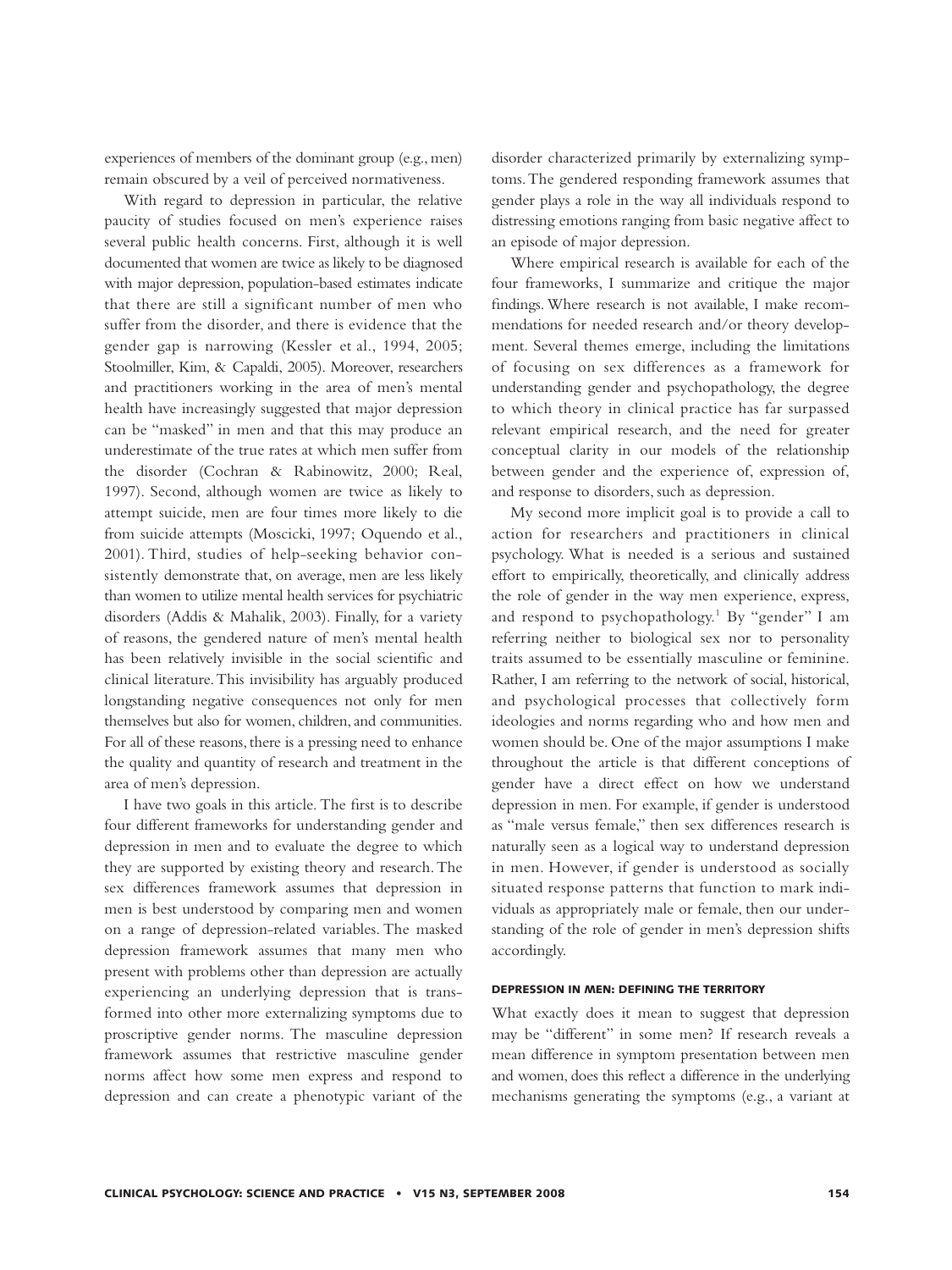the level of the underlying disorder)? Or, is the disorder the same but sociocultural pressures to behave in genderappropriate ways are influencing which symptoms appear publicly? Do some men feel that depression is "unmanly" and, therefore, hide the disorder from others and possibly from themselves? Is there a form of men's or masculine depression that should be considered a separate disorder unto itself? Or, is there a form of masculine gender-based responding to negative affect in general that constitutes such a different disorder that it should not be labeled depression at all?

The existing clinical and research literature on depression in men has provided widely varying answers to these questions, and it is safe to say that there is currently no unifying conceptual framework guiding clinical research or practice (Addis, 2005). Nor have the assumptions underlying different theoretical frameworks been outlined in detail. For this reason, the following review proceeds more deductively than inductively by elaborating four different frameworks for understanding depression in men and then evaluating the degree to which each is supported by available theory and research. Proceeding this way is preferable for two additional reasons. First, the majority of research on sex differences in depression has been inductive and post hoc. Consequently, it is very difficult to know what to make of the results, because studies are essentially atheoretically driven; the question of sex differences is taken to be inherently interesting without further elaboration on how, why, or under what conditions such differences are useful in understanding depression in men. Second, gender is a construct that can be invoked from a variety of theoretical and methodological standpoints (e.g., McVicker, Clinchy, & Norem, 1998). How we understand it directly affects how we understand its role in disorders, such as depression. To ask any gender-related question is thus to construct gender in a particular way and it is simply not possible to proceed in a purely inductive fashion.<sup>2</sup>

# **FOUR FRAMEWORKS FOR UNDERSTANDING GENDER, MEN, AND DEPRESSION**

#### **The Sex Differences Framework**

The sex differences framework rests on the assumption that depression exists as the same illness in men and women, although there may be minor phenotypic variations. For example, clinical literature often suggests that men are more likely to experience anger or somatic symptoms and less likely to experience sadness (e.g., Pollack, 1998; Real, 1997). Gender emerges not as a central theoretical construct but rather as a synonym for sex differences, which are assumed to be inherently meaningful and to have practical implications for diagnosis and treatment. Knowledge about sex differences in areas such as epidemiology, coping, and treatment response has direct practical implications; knowing nothing else about a particular man, except that he is male, we can make some tentative predictions about his depression. At the same time, there are several problems with examining only sex differences. In fact, I will argue that directly comparing men's and women's experience as a primary research approach severely constrains the sorts of questions that can be asked and consequently limits our understanding of depression in men.

#### **Evidence**

What evidence is there that men express depression differently than women? First, it has been clear for some time that men are roughly half as likely as women to be diagnosed with major depression. Although it is possible that the ratio is inflated due to sex differences in rates of help-seeking for depression, large-scale epidemiological studies that utilize cold-calling of stratified samples do not rely on prevalence estimates based on treated cases. These studies still yield findings suggesting approximately a 2:1 female-to-male ratio (e.g., Kessler et al., 1994, 2005). It has also been suggested that the prevalence of depression in men has been underestimated due to men's greater tendency to express depression in ways that do not correspond to the symptoms tapped by structured interviews based on the *Diagnostic and Statistical Manual of Mental Disorders* (*DSM*; e.g., Cochran & Rabinowitz, 2000; Leimkühler, Heller, & Paulus, 2007). For example, it is possible that the greater prevalence of substance use disorders in men may reflect, at least partially, the presence of underlying depression. Excluding the possibility that some men may mask depression or express it differently than women, two possibilities that I consider later in this article, the majority of evidence suggests that men are in fact less likely to experience depression as it is currently conceptualized and measured (see Kessler, 2000, for a review). Several theories have been put forth to account for this sex difference, including biological factors, social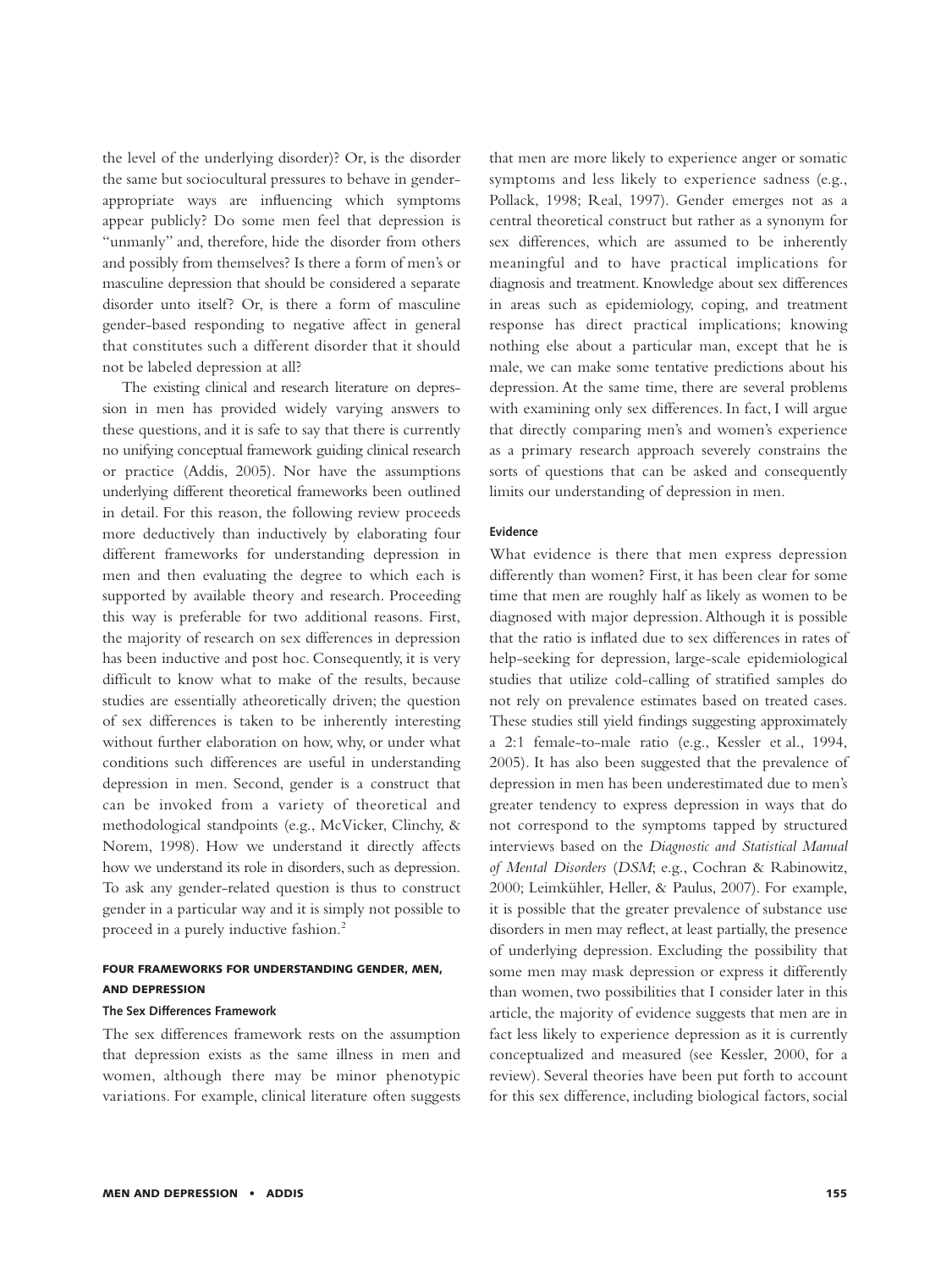learning of gender roles, and coping and response styles<sup>3</sup> (Booth, Johnson, & Granger, 1999; Cyranowski, Frank, Young, & Shear, 2000; Hankin & Abramson, 2001; Nolen-Hoeksema, 1987, 2002).

What evidence is there that men respond to depression differently than women once they experience it? The range of possible differences explored is immense and includes coping, perceived causes, treatment response, comorbidity, etiology, hormonal and neurochemical factors, and a host of other potential differences. Many of the relevant findings come from secondary analyses of existing data sets in epidemiological or treatment outcome studies. For all of these reasons, my analysis of the literature is focused on the broad question of whether there is consistent evidence of differences in the way men and women experience, express, and respond to depression.

It is safe to say that the sheer number of studies devoted to analyzing sex differences in depression far surpasses the reliable findings that these studies have generated. Only two differences have been consistently documented. First, men may be less likely than women to ruminate in response to depressed mood and more likely to distract themselves (Nolen-Hoeksema, 2002). Second, men are less likely than women to seek help for depression (Addis & Mahalik, 2003). There is therefore some evidence that men and women differ *on average* in the frequency with which they experience depression and in how they respond to the disorder. It should be noted that none of these findings pertain to differences in the expression of the disorder per se (i.e., symptom differences).

Studies focusing on differences in symptom expression have produced inconsistent findings at best. For example, contrary to existing clinical literature, Winkler, Pjrerk, and Siegried (2005) found no consistent evidence that men experience greater anger or somatic symptoms when they are depressed. In contrast, Vrendenburg, Krames, and Flett (1986) found that within a clinical population of patients receiving treatment, men were characterized by lack of satisfaction, suicidal ideation, work inhibition, somatic problems, and indecisiveness. Women reported more self-dislike, crying, distorted body image, fatigability, and irritability. Khan, Gardner, Prescott, and Kendler (2002) examined symptoms of depression in opposite-sex dizygotic twins where both

members met *DSM-III-R* criteria for major depression. Men were more likely to report insomnia and agitation, while women were more likely to report fatigue, hypersomnia, and psychomotor retardation. In contrast, one large study of 498 patients diagnosed as depressed revealed no sex differences in symptom patterns (Young, Scheftner, Fawcett, & Klerman, 1990).

## **Critique**

Overall, there appear to be no consistent differences in the specific symptoms men and women endorse. Few of the existing differences documented in specific studies have been replicated. Moreover, the ease of analyzing sex differences in existing data sets, combined with the file drawer problem (Rotton, Foos, Van Meerk, & Levitt, 1995), makes it safe to assume that many more null findings of no difference have gone unpublished. It should be noted, however, that the bulk of published studies were not well designed to detect the sorts of sex differences hypothesized in clinical literature. Some authors have suggested that many men express depression in ways that are not captured by existing interviews and self-report measures (e.g., Real, 1997). In contrast, studies of clinical populations have included patients who have *already been diagnosed as depressed* and have been selected precisely because they reveal typical symptoms of depression. Although this does not rule out the possibility of sex differences in patterns of symptoms, it does preclude studying those men who may be experiencing an episode of depression that, for a variety of reasons, goes unrecognized by themselves and/or healthcare professionals. In support of this possibility, some studies have shown that existing depression measures show less concurrent validity for men than for women and, therefore, may be less accurate in detecting depression in men (Allen-Burge, Storandt, Kinscherf, & Rubin, 1993; Berard, Boermeester, Hartman, & Rust, 1997; Jolly, Wiesner, Wherry, Jolly, & Dykman, 1994).

There are several significant conceptual problems with focusing only on sex differences as a strategy for understanding depression in men. First, such an approach takes an opposition of men's and women's experience as the natural starting point for inquiry; it is as if the idea that women and men may differ on a particular psychological construct is so obvious as to require little conceptual justification. Thus, many studies are essentially fishing expeditions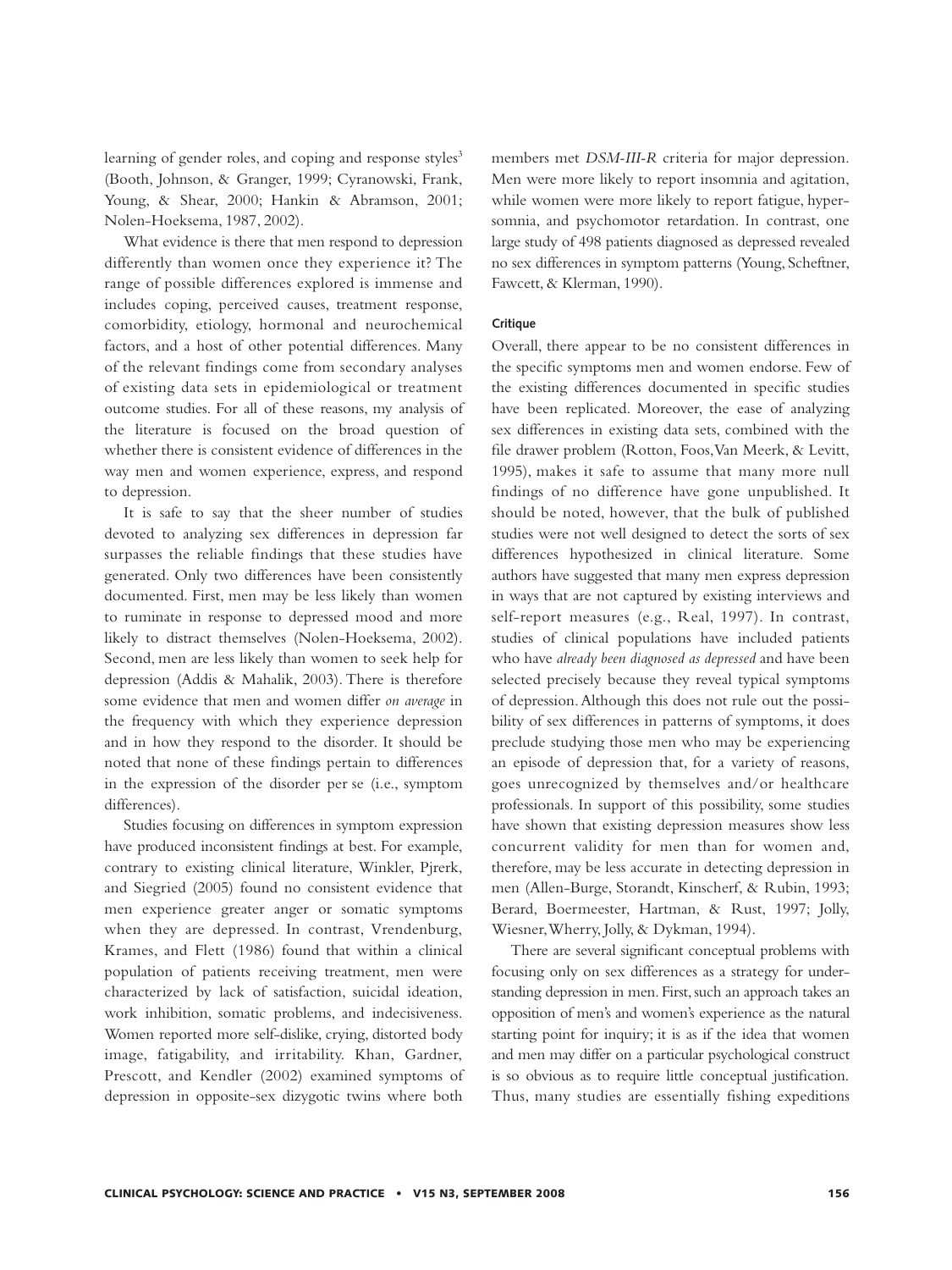and do not provide much in the way of a theoretical or pragmatic rationale for examining sex differences.

A second problem is that when we search primarily for ways that men differ from women, we reinforce the implicit assumption that what is useful to know about depression in men is precisely those things that are not true for women. This is a difficult paradox to grasp because the conceptual difference "male versus female" is so pervasively embedded in both everyday and social scientific discourse that we cannot help but see it as natural (Hare-Mustin & Marecek, 1988; Tavris, 1992). Framing research questions in terms of sex differences seems obviously justified because, so the logic goes, if men's depression is not different from women's, then why study it as "men's depression" at all? A literary analogy may help reveal the problem with this logic. No serious scholar of literature would argue, for example, that the best way to understand Portuguese or South African literature is by comparing them to American literature. Instead, each body of work would be explored in its own cultural context, and comparative analyses, if conducted, might emerge at a later point. If, in contrast, one were to proceed initially with an analysis of difference, each body of work would quickly be seen only in how it differs from the other; as a result, its own internal workings would remain obscured.

A final problem is that the sex differences approach necessarily treats members of each gender category as having some uniform essence (i.e., "male" versus "female") and consequently treats within-group variability as error in the search for mean differences (Roland Martin, 1994). This is obviously necessary whenever between-group variance is the focus for a study, and such studies have the potential to yield useful information. However, when studies of between-group variance are overwhelmingly more common than studies of within-group variance, as they clearly have been in the study of depression in men, several avenues remain unexplored and several questions unanswered. Why are some men willing to seek help for depression and others are not? Why do some men deny that they are depressed even though they clearly fit the symptom profile?

#### **The Masked Depression Framework**

Individual differences in the way men experience, express, and respond to depression can be linked theoretically to gender socialization practices common in Western countries, such as the United States. Gendered sociocultural symbols and socialization practices are thought to create restrictive norms defining how men should think, feel, and behave (Mahalik et al., 2003; O'Neil, Good, & Holmes, 1995; Pleck, 1981, 1995). Commonly cited components of Western masculine norms include emphases on antifemininity, competitiveness, homophobia, emotional stoicism, self-reliance, physical toughness, financial success, and power over women. These norms are assumed in turn to shape how men respond to problems such as depression (Addis & Cohane, 2005). For example, men who adhere more closely to the norm of emotional stoicism may have difficulty in identifying grief, sadness, or depressed mood (Fischer & Good, 1997; Levant et al., 2003; Pollack, 1998; Real, 1997). Taking this idea one step further, several clinicians and researchers have hypothesized the existence of a form of "masked" or "hidden" depression in some men (Cochran & Rabinowitz, 2000; Pollack, 1998; Real, 1997). For example, in a national bestseller entitled *I Don't Want to Talk About It: Overcoming the Secret Legacy of Male Depression*, psychotherapist Terrence Real suggested that "hidden depression drives several of the problems we think of as typically male: physical illness, alcohol and drug abuse, domestic violence, failures in intimacy, self-sabotage in careers" (1997, p. 22). A key assumption is that depression can be both exacerbated by restrictive gender norms (masculinity) and made more invisible because of proscriptions against men experiencing or expressing sadness, grief, or depressive affect.

# **Evidence**

What empirical evidence exists to support the notion of masked depression per se in men? To date, there is no direct evidence documenting the existence of major depression in men where the disorder is definitively present but hidden in some fashion. However, there is a range of indirect evidence (see Cochran & Rabinowitz, 2000). First, men are more likely to express various externalizing disorders, including substance abuse, antisocial personality disorder, and anger. It is possible that many of these men are experiencing an unrecognized episode of depression and coping with it by engaging in behaviors typically seen in these disorders. Second, the sex difference in rates of depression appears smaller in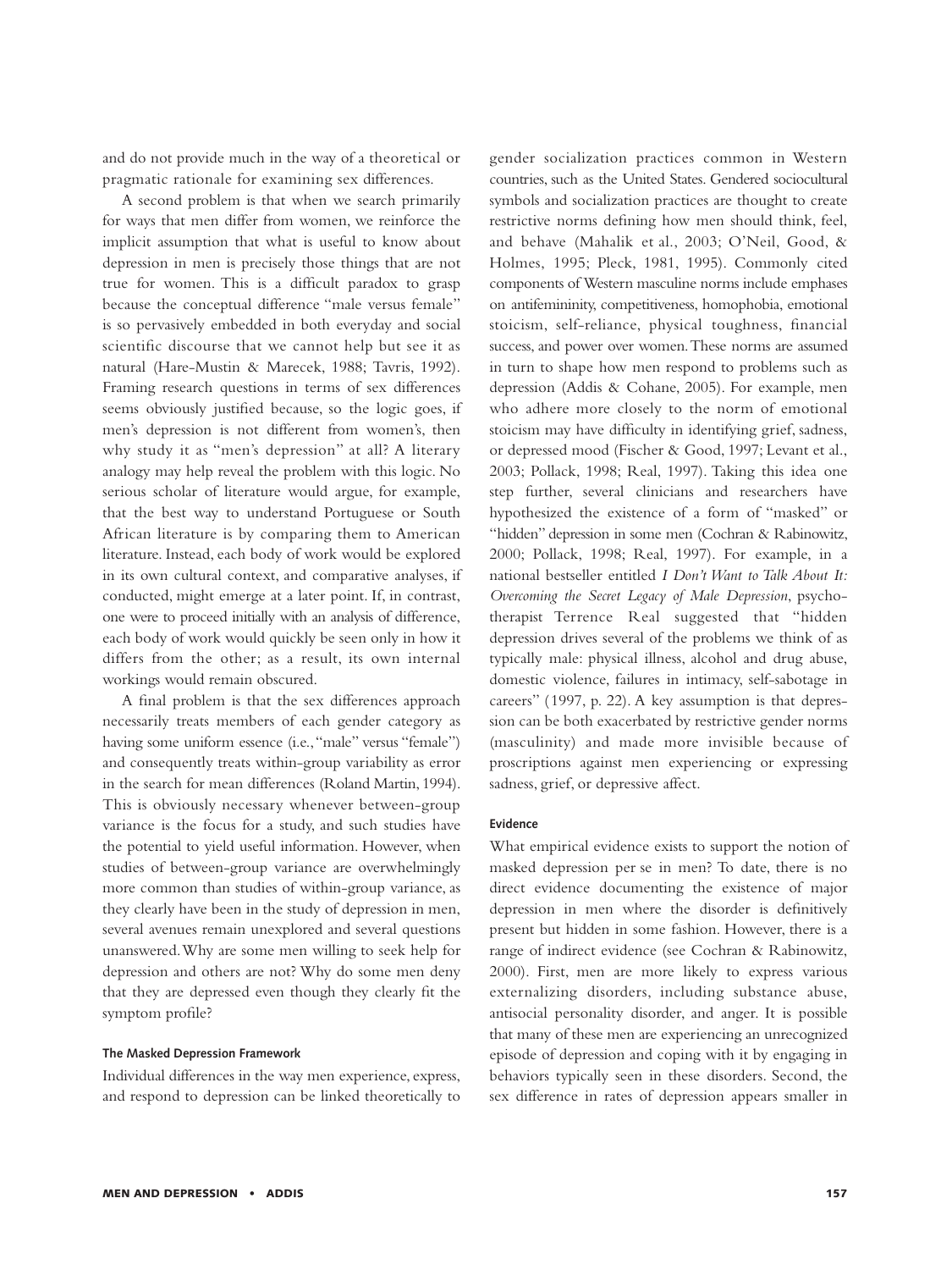cultures where antisocial and high-risk behaviors are less tolerated (Egeland & Hostetter, 1983; Lowenthal, Goldblatt, & Gorton, 1995). It is possible that sociocultural factors influence the degree to which depression appears in a masked or more prototypic form (see Cochran & Rabinowitz, 2000). Third, it may be that some men, when they become depressed, have greater difficulty in identifying and communicating their affective experience and it, therefore, remains "masked." In support of this possibility, both sex (male versus female) and adherence to traditionally masculine norms and ideologies predict higher scores on measures of alexithymia (Carpenter & Addis, 2000; Fischer & Good, 1997; Levant et al., 2003). Finally, the tendency for primary-care physicians to underdiagnose depression in patients presenting with somatic complaints is well documented and appears to be even more likely with male patients (Bertakis et al., 2001; Potts, Burnam, & Wells, 1991; Simon & Von Korff, 1995). The possibility of masked depression in men may contribute to this pattern.

Several authors have suggested that men are both less tolerant of and have more difficulty in recognizing depressed mood than women (Brownhill, Wilhelm, & Barclay, 2005; Levant, 2001). No studies have directly tested whether men who are currently depressed are less able to recognize it or less willing to report it than women. Two studies experimentally manipulated how depression measures were introduced to male and female undergraduates (e.g., as measures of "depression" or "daily hassles"). Page and Bennesch (1993) found that undergraduate men scored higher when the Beck Depression Inventory (Beck, Ward, Mendelson, Mock, & Erbaugh, 1961) was introduced as a measure of hassles than when it was introduced as a measure of depression, whereas no such difference was found for women. In a subsequent study, undergraduate women scored higher when the measure was introduced as "depression" rather than "hassles" (Page, 1999). Two additional studies examined whether the interpersonal conditions under which the Beck Depression Inventory was administered would be associated with self-reported depression for male versus female undergraduates. Presumably, if men felt more stigma about reporting depression, their scores should be lower in a public versus a private administration. Contrary to predictions, no such differences were found (Bryson & Pilon, 1984; King & Buchwald, 1982).

Finally, if men are more likely than women to mask an underlying depression, estimated inheritance rates from family and twin studies should be lower in men; those who are masking an existing depression should be less likely to meet criteria for the disorder and should therefore contribute to lower concordance rates. The available findings are inconsistent with some studies finding lower inheritance rates in men (e.g., Bierut et al., 1999; Kendler, Gatz, Gardner, & Pedersen, 2006) and other studies finding no sex differences in heritability (e.g., Kendler, Pedersen, Neale, & Mathe, 1995; Kendler & Prescott, 1999; McGuffin, Katz, Watkins, & Rutherford, 1996). However, it should be noted that heritability estimates can be affected by several factors other than the presence of masked depression in men.

# **Critique**

There is no direct evidence of men experiencing an episode of depression that is truly masked in the sense that the illness exists but it shows none of the prototypic signs or symptoms. Such evidence would be extremely difficult, if not impossible, to gather. It simply is not possible to validate the construct of masked depression as it is currently conceptualized because of significant logical and methodological obstacles resulting from our current classification system for psychopathology. The *DSM-IV-TR* (American Psychiatric Association, 2000) defines major mental disorders not by the presence of underlying pathologies or disease entities but by phenotypic presentations (e.g., symptoms). Accordingly, all existing measures for diagnosing depression require the presence of prototypic symptoms that are presumably *not present* in masked forms of depression. This leaves no way to determine the presence of an existing depression independently of its presumably masked presentation. Consequently, there is currently no way to document that depression is present in a particular case, even though the prototypic symptom presentations may be absent or masked.

#### **The Masculine Depression Framework**

Although the construct of masked depression is problematic for all of the reasons described above, it is still possible that masculine gender norms can influence how particular men experience, express, or respond to depression. For example, Joseph Pleck's gender-role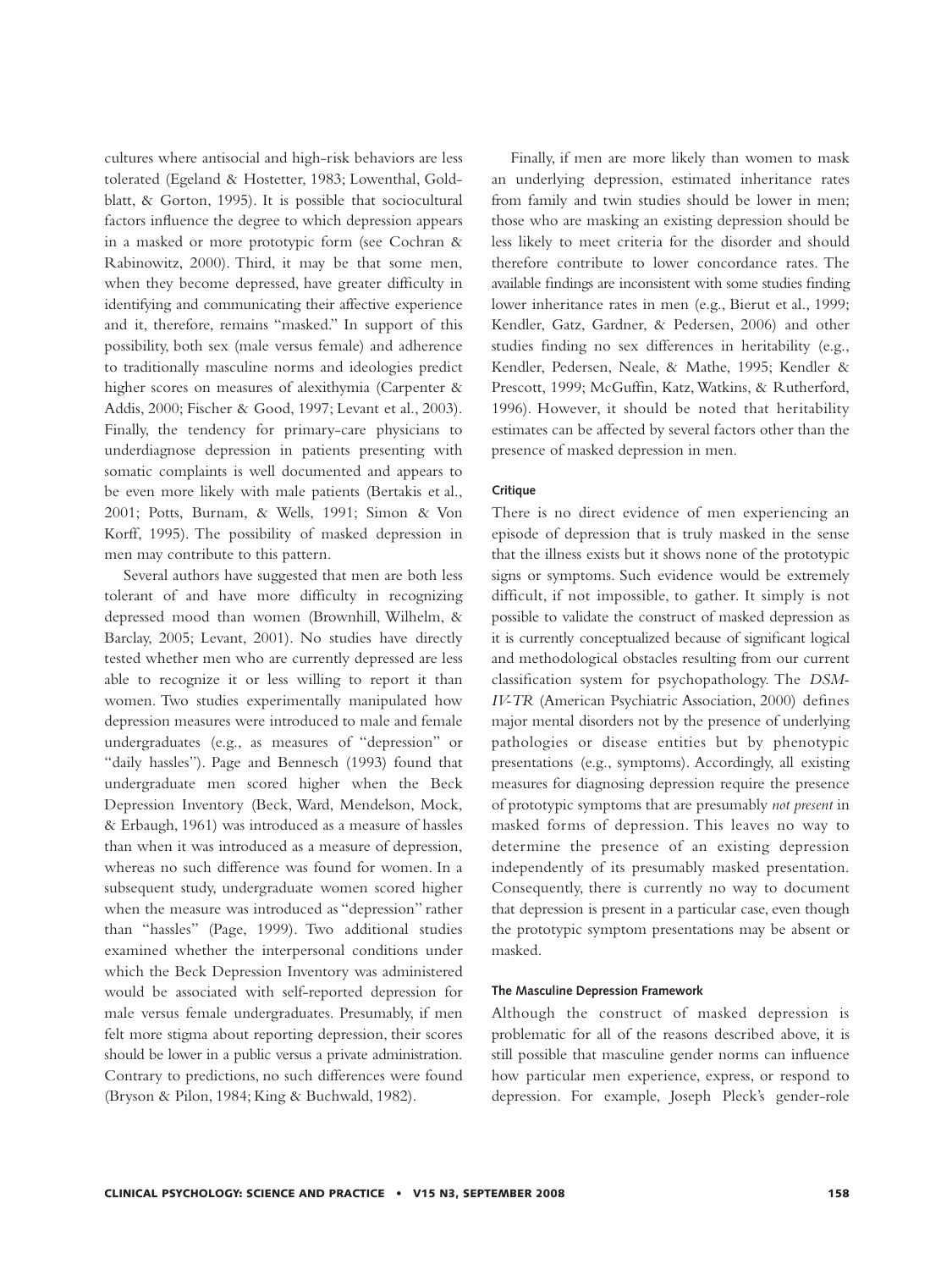strain model is guided by the assumption that, for many men, socialization according to restrictive masculine norms creates several forms of developmental and intrapsychic strain, as boys and men struggle to meet unattainable and contradictory standards of masculinity (Pleck, 1981, 1995). Such strains are assumed both to place boys and men at risk for emotional difficulties (e.g., depression) and to create significant barriers to coping adaptively with problems once they exist. Other similar frameworks have also been developed (Eisler & Skidmore, 1987; Mahalik et al., 2003; O'Neil, 1981). Each of them suggests that masculinity can affect how men experience, express, and respond to depression. Because masculine gender norms generally encourage action and discourage introspection, men who are depressed and affected more strongly by such norms are hypothesized to exhibit more externalizing symptoms. As a result, rather than experiencing a truly masked depression, some men may experience a form of "masculine depression" that is a phenotypic variant of prototypic depression.

# **Evidence**

Over the last two decades, a large body of research has linked individual differences on measures of traditional masculinity to a wide range of physical and mental health outcomes (for reviews, see Cochran & Rabinowitz, 2000; Courtenay, 2000; Levant & Pollack, 1995). With regard to depression, several studies have demonstrated correlations between masculine gender-role conflict and elevated scores on self-report depression measures (Cournoyer & Mahalik, 1995; Good & Wood, 1995; Magovcevic & Addis, 2005; Mahalik & Cournoyer, 2000; Shepard, 2002). Masculine gender-role conflict is defined as psychological distress created by overly rigid adherence to traditional masculine norms (e.g., O'Neil, 1981; O'Neil et al., 1995). These findings are therefore inconsistent with the notion that masculinity leads men to express a masked form of depression. They suggest instead that adherence to traditionally masculine norms may place individuals at risk for experiencing prototypic symptoms of depression. Why this might be is unclear, although one possibility is that norms of emotional restrictiveness lead some men to suppress emotional responding. Suppression has been shown to be associated with increased stress and negative affect (Butler et al., 2003; Gross & Levenson, 1993).

Gender-role conflict in men has been shown to be associated with negative attitudes toward seeking psychological help. It has thus been suggested that men who adhere to traditional masculine norms may be at risk of "double jeopardy"; they are both more likely to experience symptoms of depression and less likely to seek help (Good, Dell, & Mintz, 1989; Good & Wood, 1995). There is also some indirect evidence that masculine gender norms and ideologies create barriers to men communicating symptoms of depression when they are present. Three studies have demonstrated that men who report or are described as suffering from symptoms of depression are reacted to more negatively by peers than are women presenting in a similar fashion (Hammen & Peters, 1977, 1978; Joiner, Alfano, & Metalsky, 1992). Joiner et al. (1992) found that the particular combination of depression, low self-esteem, and reassurance seeking in male undergraduates best predicted interpersonal rejection by roommates. Interestingly, male participants with low self-esteem and low reassurance seeking were less likely to be rejected. In interpreting their findings, Joiner et al. (1992) suggest that,

When men with low self-esteem are depressed, they may be expected to "suffer in silence" and "take it like a man." Excessive reassurance seeking violates this expectancy, as well as stereotypical male behavior in general, and consequently may result in rejection. (p. 171)

## **Critique**

The vast majority of this research has been conducted with convenience samples of largely Caucasian undergraduate men. Thus, it could be argued that we know very little about the role of masculinity in depression as experienced by men of color. In fact, there is a growing body of literature on variations in the social construction of masculinities along racial, ethnic, and social class dimensions (Connell, 1995; hooks, 2003; Viveros Vigoya, 2001). To date, this work has not been integrated into the literature on men and depression. In addition, regardless of race, ethnicity, or class, there are reasons to question the generalizability of findings based on depressed mood in college student samples to syndromal depression in noncollege samples (e.g., Kendall & Flannery-Schroeder, 1995).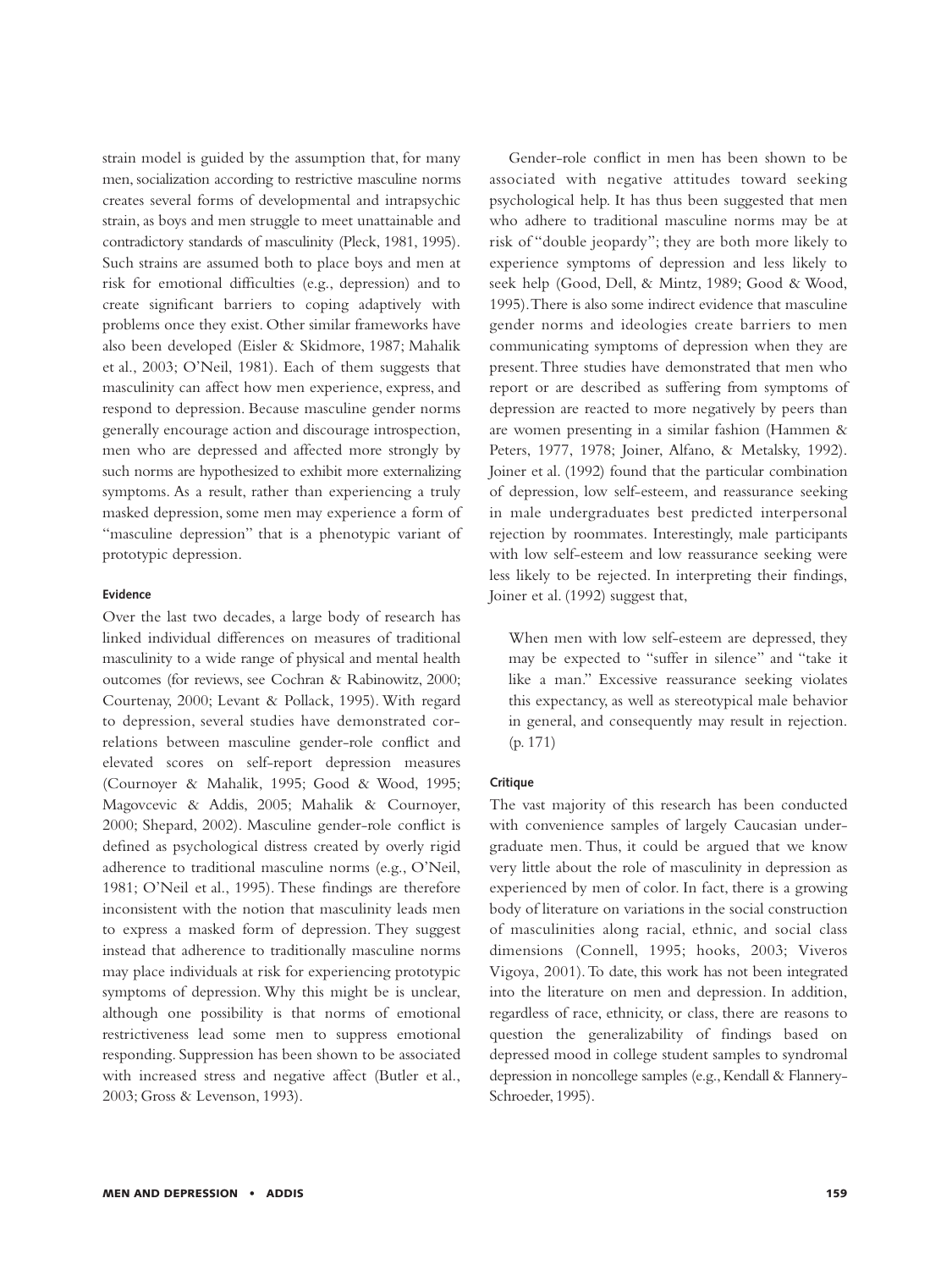Existing work has not explored the ways that specific gender norms may affect particular aspects of depression in men. For example, norms such as emotional stoicism may make it difficult for some men to recognize sadness, grief, or depressed affect. Others, such as competitiveness, may affect the degree to which different men communicate their depression to others. Still other norms, such as remaining active and distracting oneself from problems, may actually serve a buffering function, at least in the short term. To understand the functions of these norms in shaping different men's experiences will require moving beyond the analysis of simple linear relationships between unitary constructs of masculinity and depression. Greater precision is needed in both theory and method to understand the complexities linking masculine gender socialization to men's depression.

A major shortcoming of existing work is that it has examined only the relationships between masculine gender norms and self-reported symptoms of depression per se. This is problematic for two reasons. First, it is clear that traditional masculine norms proscribe expression of emotional distress, such as symptoms of depression. Thus, many men may underreport symptoms in a simple self-report context. No studies have looked at the relationships between masculinity and depression using structured diagnostic interviews where interviewers can probe and clarify the presence or absence of symptoms. Second, although the concept of a fully masked depression is problematic for all of the reasons considered above, it is still possible that masculinity plays a role in the way different men express symptoms of depression. In particular, the possible presence of comorbid externalizing symptoms in men who show clinically significant but subthreshold symptoms of major depression has not been explored. For example, common self-report measures of depression do not include items on substance abuse, although substance abuse can be a form of affect regulation (e.g., selfmedication), and this may be particularly likely in men who are avoidant of emotions such as sadness, grief, or depressed mood (Armeli et al., 2003; Isenhart, 1993). In addition, items on irritability and anger are typically given equal weight with other symptoms on self-report depression measures, although they might have greater diagnostic significance for men who adhere more strongly to masculine norms.

A final problem with existing research is that it has focused almost exclusively on symptoms of depression as a final endpoint and not at all on the role of gender in emotional processes that may underlie or precede the development of depression and related disorders. Such work is critical for understanding the role of gender in the etiology of depressive disorders. There is ample evidence that young boys are taught salient lessons about emotion regulation and emotional expression from family members and peers (e.g., Eisenberg, Cumberland, & Spinrad, 1998; Fischer, 2000). These gender-based learning processes may ultimately affect how different men respond to loss, grief, and other forms of negative affect that can precede development of an Axis I disorder, such as major depression.

## **The Gendered Responding Framework**

The gendered responding framework rests on the assumption that masculinity can play a role not only in how men respond to depression as a disorder ("depression with a big D") but also in how they respond to negative affect in general, including depressed mood, grief, sadness, and so on. This framework shares certain assumptions with the response styles theory originally developed by Nolen-Hoeksema and colleagues<sup>4</sup> (Morrow & Nolen-Hoeksema, 1990; Nolen-Hoeksema, 1987). The latter was developed to account for the increased incidence of depression in women compared to men. A key assumption is that the way individuals respond to depressed mood has a strong influence on the likelihood of developing an episode of major depression and the length and severity of episodes once they begin. Consistent with the theory, nondepressed individuals who ruminate in response to depressed mood are more likely to become depressed and to have longer and more severe episodes of depression (Just & Alloy, 1997; Nolen-Hoeksema, Morrow, & Fredrickson, 1993). In contrast, individuals who distract themselves from depressed mood are thought to have a lesser likelihood of developing an episode of depression. With regard to gender, female adults, adolescents, and children are indeed more likely than males to ruminate in response to depressed mood. Moreover, there is evidence that when shared variance between depressive symptoms and individual differences in rumination is controlled for, sex differences in symptoms of depression disappear (Nolen-Hoeksema,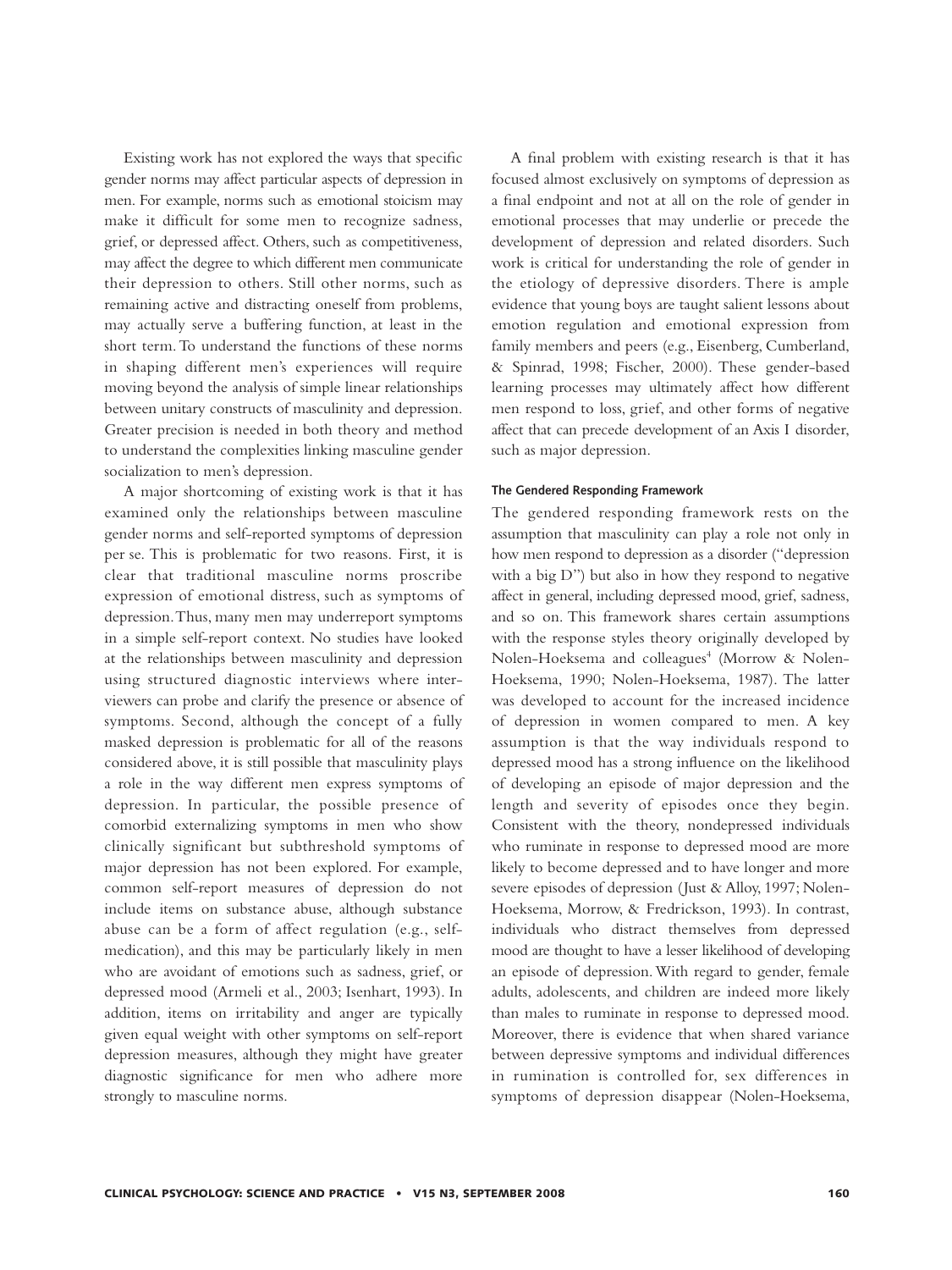Parker, & Larson, 1994; Roberts, Gilboa, & Gotlib, 1998; Thayer, Rossy, Ruiz-Padial, & Johnson, 2003).

Although research following from the response styles framework has increased our understanding of depression in girls and women, and to some degree boys and men, it has not led to a corresponding body of theory and research focused specifically on the latter group. There are several reasons why this is the case. First, the theory was designed to account for sex differences in the incidence and prevalence of depression and not for the variety of ways that gender can affect how different men experience, express, and respond to depression. Second, the majority of studies within the response styles framework have examined responses to *depressed mood* as measured by standardized self-report measures of depression. As discussed above, it is likely that masculine gender norms can make it difficult for many men to recognize and/or disclose symptoms of depression when such symptoms exist. Measuring responses only to depressed mood may make it difficult to see the effects of masculine response styles that do not lead to prototypic depression but rather to other dysfunctional outcomes. It is possible that gender socialization may lead some men to avoid experiencing negative affect to such a degree that their mood does not appear sad or depressed. However, these same men may experience significant distress that instead is manifested as somatic pain, stress, substance abuse, or other more externalizing symptoms (Cochran & Rabinowitz, 2000). Other men may be less temperamentally prone to experience negative affect. Still others may experience higher levels of negative affect and not engage in avoidant responses that produce dysfunctional outcomes. In the standard response styles paradigm, these three groups of men would be indistinguishable based on measures of depressive symptoms and response styles.

The response styles framework can be adapted and extended into a more general gendered responding framework that integrates research on positive and negative affect with theory and research on the social construction and social learning of gender. In this framework, positive and negative affectivity are assumed to be both trait and state phenomena and to be risk factors for the development of different psychopathologies (Clark, Watson, & Mineka, 1994; Krueger, Caspi, Moffitt, Silva, & McGee, 1996). Gender should influence how individuals respond to negative affect because, broadly speaking, recognizing and responding to emotion are contexts in which much gendered learning takes place (Eisenberg et al., 1998; Fischer, 2000). The social learning of masculine gender norms, for example, may lead men to distract, avoid, or get angry in the presence of negative affect. Men and boys also learn that different responses to negative affect, such as drinking large amounts of alcohol or taking unnecessary risks, can function as a means of marking oneself as appropriately masculine in particular social contexts. This type of learning is not limited to responses to depressed mood. The expression of grief, sadness, anxiety, and fear is all generally proscribed by masculine norms.

## **Evidence**

Although the gendered responding framework for understanding depression in men has not been directly tested, there are several bodies of existing empirical and theoretical work that support its potential utility. There is consistent evidence that gender socialization plays a role in how men learn to experience, express, and respond to a wide range of emotions (Chaplin, Cole, & Zahn-Waxler, 2005; Eisenberg et al., 1998; Wichstrom, 1999). The effects of such socialization are likely to continue through adolescence into adulthood. For example, findings from studies of child and adolescent coping strategies indicate that boys are more likely than girls to use strategies that involve avoidance of negative affect (Broderick, 1998; Sethi & Nolen-Hoeksema, 1997). The ways in which boys and men respond to negative affect are influenced by culturally prescribed gender norms that discourage expression of "soft" emotions, such as sadness and fear, and encourage expression of "hard" emotions, such as anger. For example, a recent observational and longitudinal study demonstrated a 50% decrease in boys' expressions of sadness and anxiety from preschool to early school age. Parental responses to emotion, particularly those of fathers, were associated with this decrease over time (Chaplin et al., 2005). Differential emotion socialization has also been linked to the development of externalizing problems, such as substance abuse and aggression (Cole, Michel, & Teti, 1994; Cole, Teti, & Zahn-Waxler, 2003; Eisenberg et al., 2001; Kring & Bachorowski, 1999).

The gendered responding framework is also consistent with research on individual differences in masculinity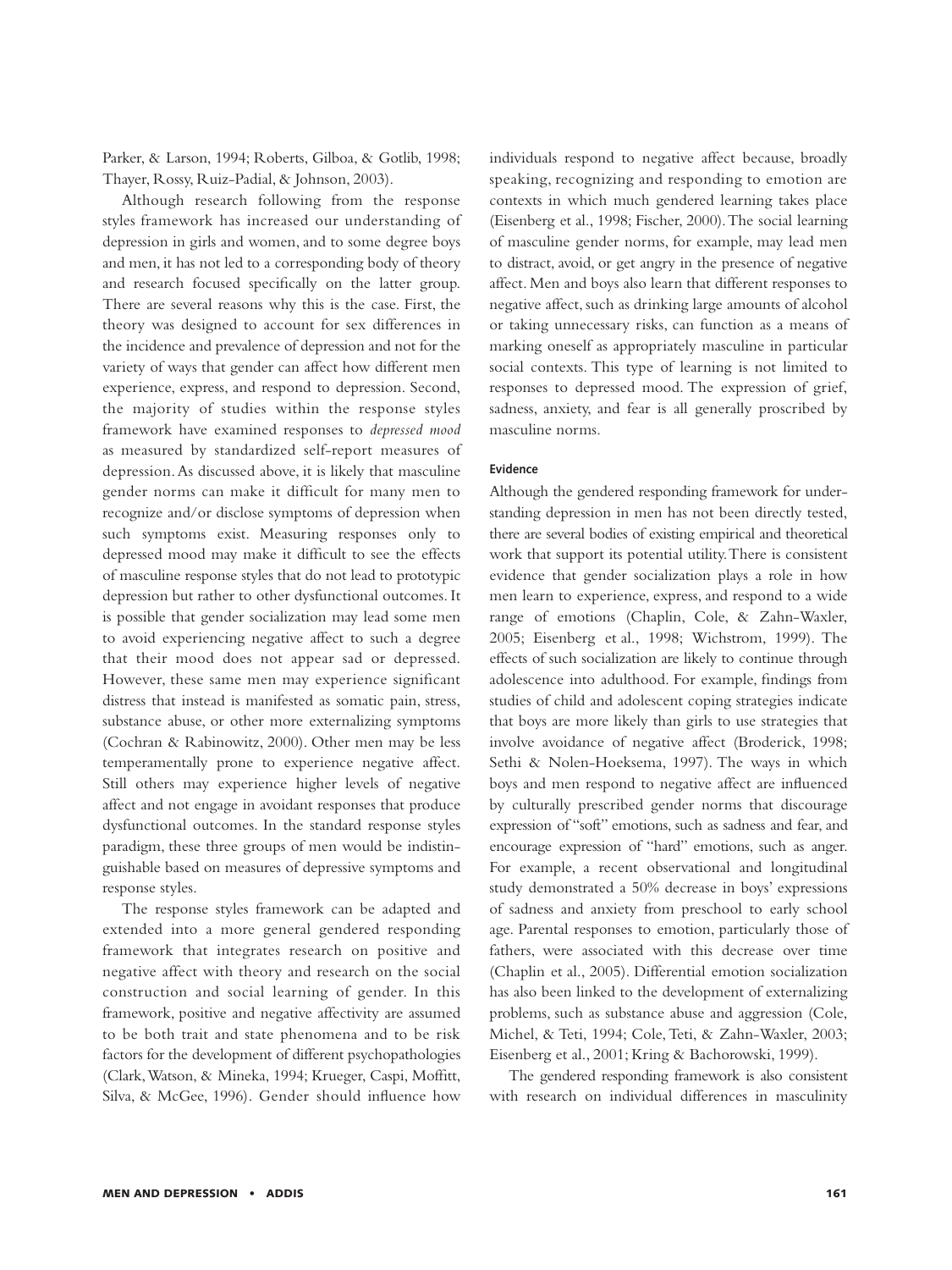and responses to a variety of emotion-related processes. For example, individual differences in masculinity have been found to be associated with problem-solving appraisal (Good, Heppner, DeBord, & Fischer, 2004), alexithymia (Levant et al., 2003), perceptions of stigma associated with alcohol abuse and depression (Magovcevic & Addis, 2005), higher levels of alcohol abuse (Isenhart, 1993; McCreary, Newcomb, & Sadava, 1999), emotional suppression (Wong, Pituch, & Rochlen, 2006), negative attitudes toward help-seeking (Addis & Mahalik, 2003), and lower levels of self-focused attention (Ingram, Cruet, Johnson, & Wisnicki, 1988).

Finally, this framework is consistent with contemporary theoretical and empirical work on emotion that views different emotions, such as depressed mood, not as discrete natural entities but as social phenomena that emerge in the context of more basic core affect. Core affect refers to a physiological state that Barrett (2006a) describes as roughly equivalent to "a neurophysiological barometer of the individual's relation to an environment at a given point in time" (p. 31). Core affect is thought to be strongly influenced by an ongoing process of valuation that contributes to the perceived positive or negative valence of the affect (Barrett, 2006b). Specific emotions emerge when conceptual knowledge about emotion is brought to bear on core affect. This conceptual knowledge is thought to be learned, highly contextspecific, and directed strongly by language (Barrett, 2006a).

A review of the empirical work supporting this paradigm for understanding emotion is beyond the scope of this article (see Barrett, 2006a, 2006c). For the present purposes, it is worth noting that the various meanings that individuals attribute to core affect in different contexts can be understood as aspects of conceptual knowledge about *both gender and emotion*, simply because experiencing, expressing, and responding to emotion is a highly gendered human process (Fischer, 2000; Kelly & Hutson-Comeaux, 1999; Wong & Rochlen, 2005). What it means to a particular man when his core affective state is negatively valenced may be influenced by gendered norms, gender ideologies, and gendered practices relevant to different social contexts. Consider, for example, the differences in gendered conceptual knowledge that might influence how negative core affect is interpreted and responded to following the death of a loved one,

being fired from a high-powered corporate position, or missing one's children in the context of a painful parental custody dispute. Each of these contexts invokes a variety of masculine norms and practices that may direct what emotions emerge and how they are responded to.

# **Critique**

The most obvious shortcoming of the gendered responding framework is that it has not been tested directly in relation to depression and associated problems in men. Additional clinical research would need to explore the role of masculinity in the way different men interpret and respond to distressing emotions other than depressed mood per se. For example, men who score higher on measures of adherence to traditional masculine norms and ideologies should be more likely to distract themselves from, or avoid, a wide range of soft emotions such as grief, sadness, fear, or anxiety. These same men should be less likely to distract themselves from harder emotions, such as anger or jealousy. Men who adhere more strongly to traditional masculine gender norms should also be more likely to exhibit externalizing responses, such as substance abuse, anger, and unnecessary risk taking following life events that put individuals at risk for increases in negative affect. These might include job loss, divorce, death of a loved one, or other stressful life events.

By focusing on gender and responses to a range of negative affect, the gendered responding framework raises the possibility that masculine norms play a role in the development and maintenance of disorders other than depression. Whether this is a strength or a weakness of the model depends on the particular research questions being asked in a given study. It would be useful, for example, to consider whether there may be a constellation of externalizing symptoms that are functionally related to avoidance of negative affect in "masculine men" and taxonomically distinct from major depression. Alternatively, it could be that such a constellation of symptoms (e.g., substance abuse, irritability, and social withdrawal) falls along a spectrum of depressive disorders and is more likely to present in men who adhere to traditionally masculine norms. Whether such disorders exist is clearly an empirical question. But at this point, it is also a conceptual question; progress in understanding distress in men who adhere strongly to traditional masculine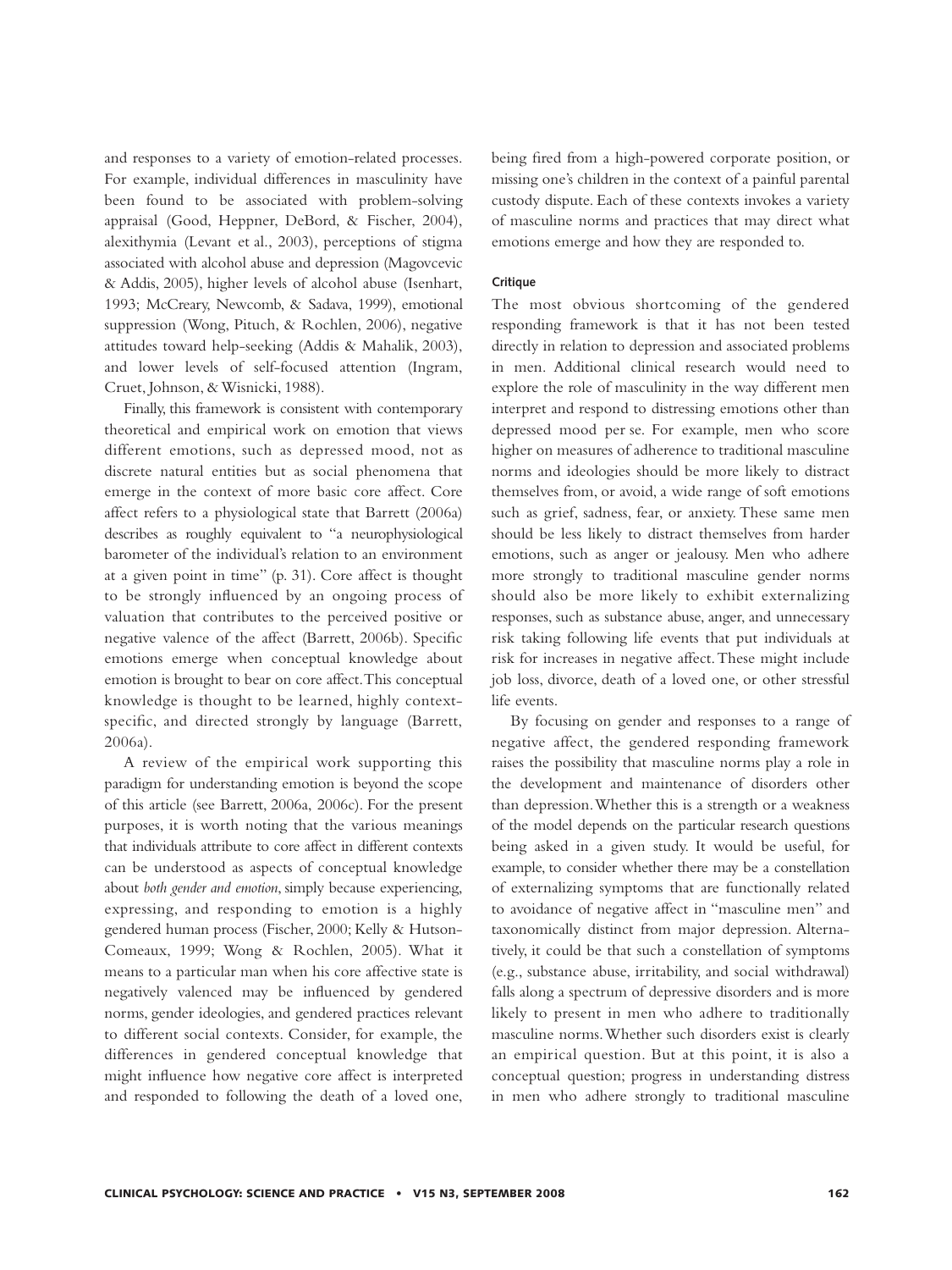gender norms is dependent on a curiosity about the degree to which masculinity plays a role in how men experience, express, and respond to negative affect.

# **CONCLUSION AND FUTURE DIRECTIONS**

In light of the available clinical, theoretical, and empirical literature on depression in men, several conclusions seem warranted. Post hoc comparisons of men and women are limited in what they can reveal about the workings of gender in men's depression. Research should be grounded in conceptual frameworks that integrate different models of gender into our understanding of masculinity and depression. Although frequently suggested in clinical and popular literature, the notion that, on average, depression presents differently in men than in women is not well supported by empirical research. Instead, there appears to be substantial variability between men in both the patterns of symptoms experienced and the way different individuals respond to the disorder. Thus, while it will always be useful to consider potential sex differences in etiology or symptom presentation of any disorder, there is much to be gained by examining differences between men, and within individual men, in how depression is experienced, expressed, and responded to.

At least a portion of this variability can be accounted for by individual differences in adherence to gender norms emphasizing competitiveness, emotional stoicism, antifemininity, homophobia, self-reliance, and other aspects of traditional masculinity. A promising direction for research is to examine the relationships between individual differences in adherence to traditionally masculine norms and various aspects of depression. There is evidence that men who adhere more strongly to these norms may be both at greater risk for developing symptoms of depression and less likely to seek help. It should be noted that the majority of these findings are based on studies of symptoms of depression in nonclinical samples. There is a pressing need to examine the role of masculine norms in populations of men experiencing clinically significant distress. The role of masculinity in the help-seeking process is one important area (Addis & Mahalik, 2003). Studies should examine the gender-based processes that affect how men decide whether or not to seek help for depression and how different men cope with the disorder. Masculinity may also play a role in

whether and how different men disclose depression to family members, friends, and physicians. An understanding of such processes is critical for effective primary prevention and for secondary and tertiary efforts to enhance access to effective care.

There is no direct, but some indirect, evidence that depression may be masked or hidden in some men. Whether men who present with somatic complaints, increased anger, and social withdrawal are experiencing masked depression, some other disorder, or culturally sanctioned responses to negative affect is difficult, if not impossible, to determine given our current research methods and nosological system. To document a masked depression would require an independent marker of the presence of the disorder in the absence of prototypic symptom presentations. There are no known biological markers that have a high enough degree of specificity to serve this function. At the current time, studies of masked depression are therefore unlikely to yield compelling findings one way or the other.

As noted above, there is evidence that adherence to traditionally masculine norms is associated with higher levels of depression on measures that include primarily internalizing symptoms. At the same time, developmental research on emotion socialization and coping suggests that adherence to these norms should be associated with distracting and avoidant responses that lead to externalizing rather than internalizing symptoms (Cole et al., 1994, 2003; Eisenberg et al., 2001; Kring & Bachorowski, 1999). Consistent with the developmental literature, adult men who adhere to traditional gender norms are at greater risk for substance abuse, aggression, and other externalizing symptoms (e.g., Isenhart, 1993; McCreary et al., 1999). One possibility is that adherence to traditional norms places men at risk both for prototypic symptoms of depression, and for externalizing symptoms that coincide with depression but are not formally part of the disorder. Alternatively, externalizing symptoms in these men may reflect attempts to cope with an existing depression.

Understanding the relationships between masculinity, depression, and both internalizing and externalizing symptoms requires studying a wider range of responses to negative affect in general, in addition to depressed mood. The response styles paradigm could be extended to examine (a) adherence to masculine norms (Mahalik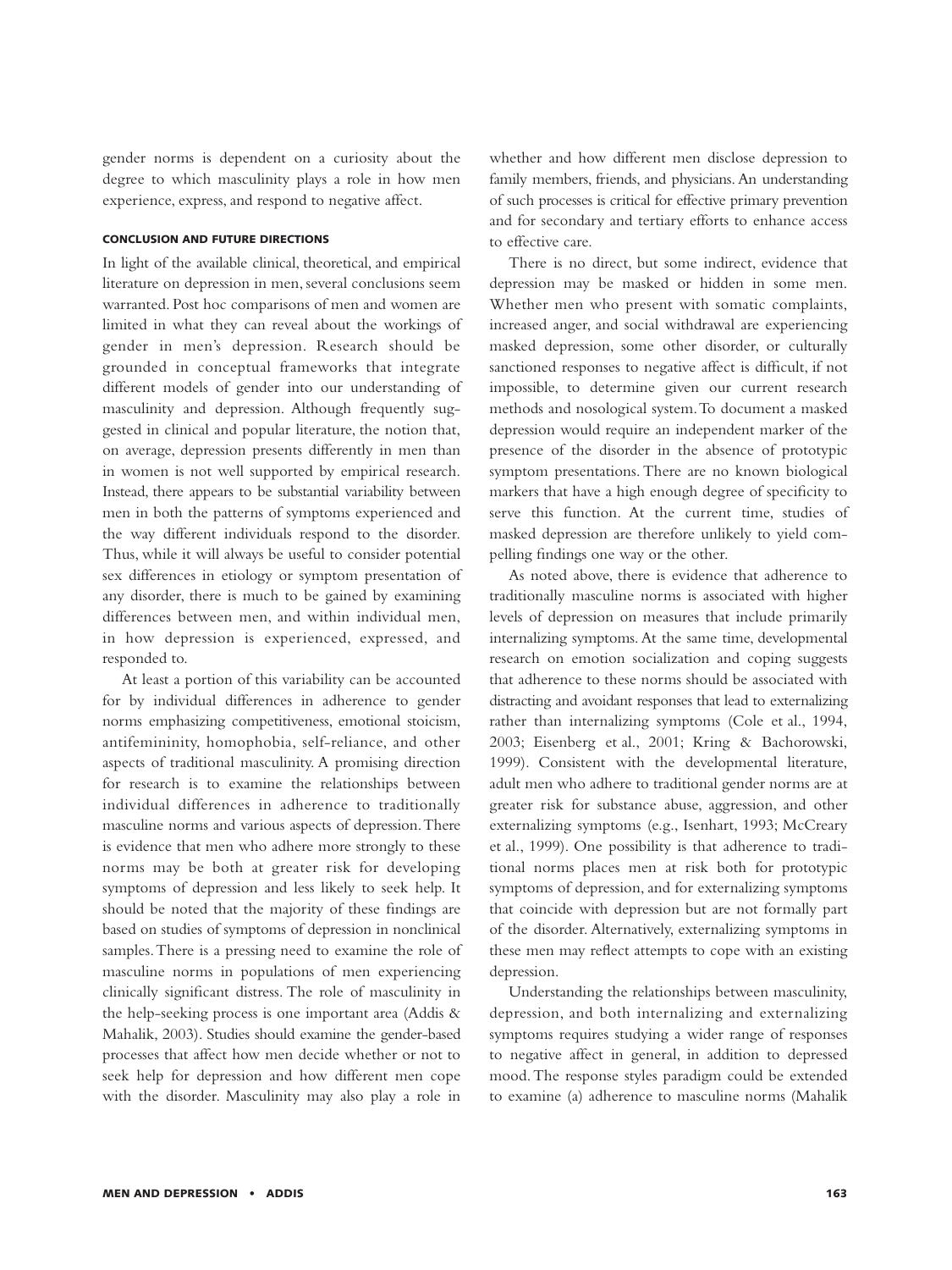et al., 2003) as a potential moderator of responses to depressed mood, (b) responses to distressing emotions other than depressed mood, and (c) a wider range of in vivo responses other than distraction and rumination. For example, it would be helpful to study variations in responding to a range of negative affect as a function of individual differences in adherence to restrictive masculine norms. Theoretically, men who adhere more strongly to norms of emotional control and self-reliance should engage in more avoidant responses to a wide range of distressing emotions and should be more likely to keep their distress private. These same men should have a greater likelihood of exhibiting an array of externalizing symptoms. Such hypotheses are central to both the masculine depression and the gendered responding frameworks and have not been evaluated empirically.

# **NOTES**

1. Although I focus primarily on depression in this article, many of the empirical and theoretical issues that I consider can be linked to the broader area of gender and men's mental health.

2. Even to instantiate gender as the analysis of sex differences is to invoke the binary conceptual categories of male and female and to assume that such categories are psychologically meaningful.

3. For the purposes of this article, I am not concerned primarily with accounting for why men are less likely than women to be diagnosed with depression, although I do touch on related issues. Rather, the central question that I am considering is whether and how gender plays a role in the way men experience, express, and respond to depression.

4. I refer to this as a "gendered responding" framework rather than a response styles framework for several reasons. First, the idea that particular gendered styles of responding to negative affect are stable dispositions is an assumption that needs to be empirically tested rather than taken for granted. Second, many current approaches to studying gender in the social sciences emphasize the utility of conceptualizing gender as malleable and context-specific processes rather than stable and internal properties of individuals. Approaching gender this way allows for a better account of not only interindividual but also intraindividual variability in the way men respond to positive and negative affect.

# **REFERENCES**

Addis, M. E. (2005). *Research on men and depression: Where are we and where should we be going?* Paper presented at the annual meeting of the American Psychological Association, Washington, DC.

- Addis, M. E., & Cohane, G. H. (2005). Social scientific paradigms of masculinity and their implications for research and practice in men's mental health. *Journal of Clinical Psychology*, *61*, 1–15.
- Addis, M. E., & Mahalik, J. R. (2003). Men, masculinity, and the contexts of help-seeking. *American Psychologist*, *58*, 5– 14.
- Allen-Burge, R., Storandt, M., Kinscherf, D. A., & Rubin, E. H. (1993). Sex differences in the sensitivity of two self-report depression scales in older depressed inpatients. *Psychology and Aging*, *9*, 443–445.
- American Psychiatric Association. (2000). *Diagnostic and statistical manual of mental disorders* (4th ed., text rev.). Washington, DC: Author.
- Armeli, S., Tennen, H., Todd, M., Carney, M. A., Mohr, C., Affleck, G., et al. (2003). A daily process examination of the stress-response dampening effects of alcohol consumption. *Psychology of Addictive Behaviors*, *17*, 266–276.
- Barrett, L. F. (2006a). Solving the emotion paradox: Categorization and the experience of emotion. *Personality and Social Psychology Review*, *10*, 20–46.
- Barrett, L. F. (2006b). Valence is a basic building block of emotional life. *Journal of Research in Personality*, *40*, 35–55.
- Barrett, L. F. (2006c). Are emotions natural kinds? *Perspectives on Psychological Science*, *1*, 28–58.
- Beck, A. T., Ward, C., Mendelson, M., Mock, J., & Erbaugh, J. (1961). An inventory for measuring depression. *Archives of General Psychiatry*, *4*, 561–571.
- Berard, R. M. F., Boermeester, F., Hartman, N., & Rust, A. L. (1997). The use of depression ratings scales in an adolescent psychiatric population: Sex and age differences. *International Journal of Adolescent Medicine and Health*, *9*, 313–320.
- Bertakis, K. D., Helms, L. J., Callahan, E. J., Azari, R., Leigh, P., & Robbins, J. A. (2001). Patient gender differences in the diagnosis of depression in primary care. *Journal of Women's Health* & *Gender-Based Medicine*, *10*, 689–698.
- Bierut, L. J., Heath, A. C., Bucholz, K. K., Dinwiddle, S. H., Madden, P. A. F., Statham, D. J., et al. (1999). Major depressive disorder in a community-based twin sample: Are there different genetic and environmental contributions for men and women? *Archives of General Psychiatry*, *56*, 557– 563.
- Booth, A., Johnson, D. R., & Granger, D. A. (1999). Testosterone and men's health. *Journal of Behavioral Medicine*, *22*, 1–19.
- Broderick, P. C. (1998). Early adolescent gender differences in the use of ruminative and distracting coping strategies. *Journal of Early Adolescence*, *18*, 173–191.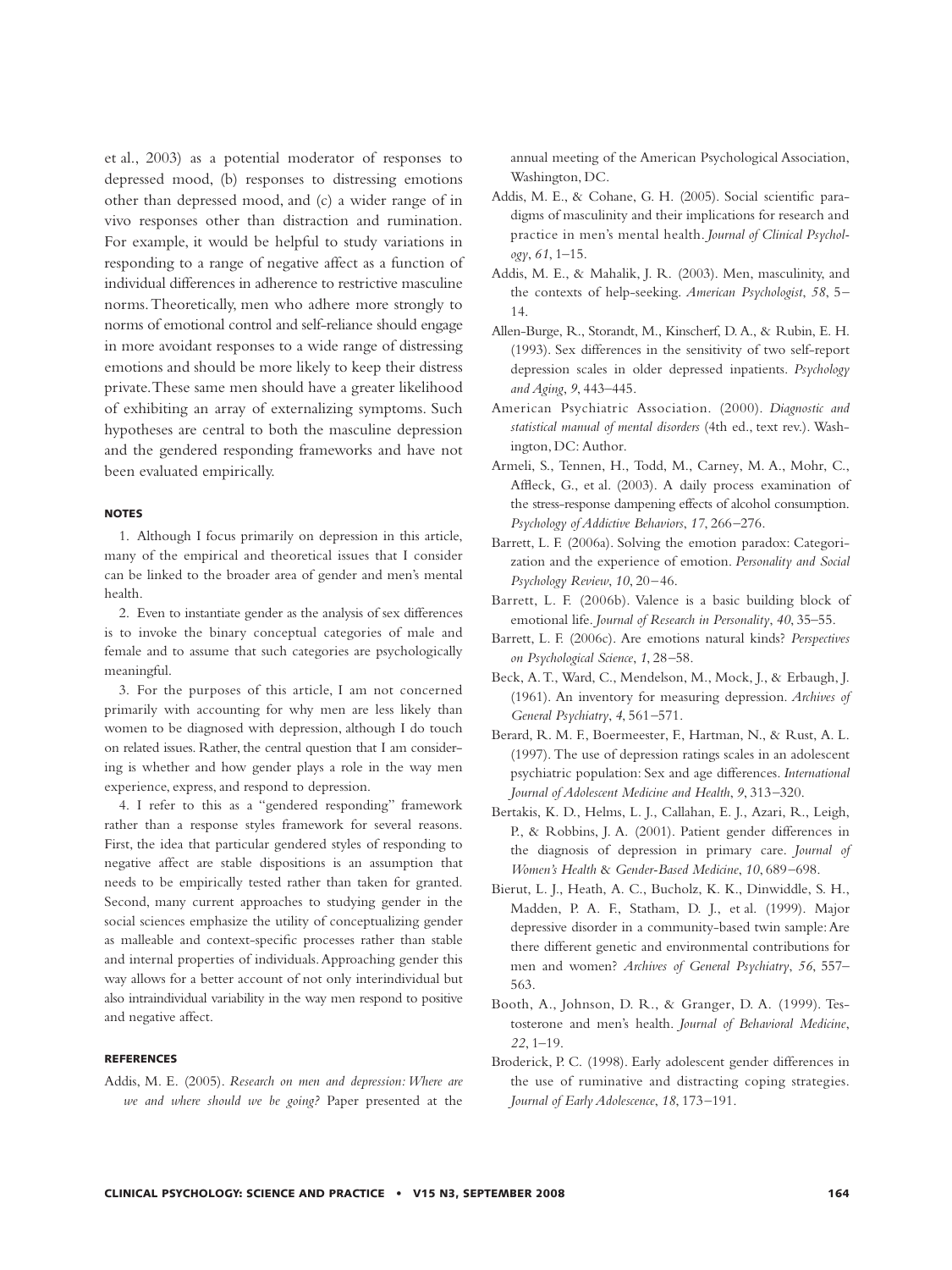- Brownhill, S., Wilhelm, K., & Barclay, L. (2005). "Big build": Hidden depression in men. *Australian and New Zealand Journal of Psychiatry*, *39*, 921–931.
- Bryson, S. E., & Pilon, D. J. (1984). Sex differences in depression and the method of administering the Beck Depression Inventory. *Journal of Clinical Psychology*, *40*, 529–534.
- Butler, E. A., Egloff, B., Wilhelm, F. H., Smith, N. C., Erickson, E. A., & Gross, J. J. (2003). The social consequences of expressive suppression. *Emotion*, *3*, 48–67.
- Carpenter, K. M., & Addis, M. E. (2000). Alexithymia, gender, and responses to depressive symptoms. *Sex Roles*, *43*, 629–644.
- Chaplin, T. M., Cole, P. M., & Zahn-Wexler, C. (2005). Parental socialization of emotion expression: Gender differences and relations to child adjustment. *Emotion*, *5*, 80–88.
- Clark, L. A., Watson, D., & Mineka, S. (1994). Temperament, personality, and the mood and anxiety disorders. *Journal of Abnormal Psychology*, *103*, 103–116.
- Cochran, S. V., & Rabinowitz, F. E. (2000). *Men and depression: Clinical and empirical perspectives*. San Diego, CA: Academic Press.
- Cole, P. M., Michel, M. K., & Teti, L. O. (1994). The development of emotion regulation and dysregulation: A clinical perspective. *Monographs of the Society for Research in Child Development*, *59*, 73–100.
- Cole, P. M., Teti, L. O., & Zahn-Wexler, C. (2003). Mutual emotion regulation and the stability of conduct problems between preschool and early school age. *Development and Psychopathology*, *15*, 1–18.
- Connell, R. W. (1995). *Masculinities*. Berkeley: University of California Press.
- Cournoyer, R. J., & Mahalik, J. R. (1995). Cross-sectional study of gender role conflict examining college-aged and middle-aged men. *Journal of Counseling Psychology*, *42*, 11– 19.
- Courtenay, W. H. (2000). Constructions of masculinity and their influence on men's well-being: A theory of gender and health. *Social Science and Medicine*, *50*, 1385–1401.
- Cyranowski, J. M., Frank, E., Young, E., & Shear, K. (2000). Adolescent onset of the gender difference in lifetime rates of major depression. *Archives of General Psychiatry*, *57*, 21– 27.
- Egeland, J. A., & Hostetter, A. M. (1983). Amish study, I: Affective disorders among the Amish, 1976–1980. *American Journal of Psychiatry*, *140*, 56–61.
- Eisenberg, N., Cumberland, A., & Spinrad, T. L. (1998). Parental socialization of emotion. *Psychological Inquiry*, *9*, 241–273.
- Eisenberg, N., Cumberland, A., Spinrad, T. L., Fabes, R. A.,

Shepard, S. A., Reiser, M., et al. (2001). The relations of regulation and emotionality to children's externalizing and internalizing problem behavior. *Child Development*, *72*, 1112–1134.

- Eisler, R. M., & Skidmore, J. R. (1987). Masculine gender role stress: Scale development and component factors in the appraisal of stressful situations. *Behavior Modification*, *11*, 123–136.
- Fischer, A. H. (Ed.). (2000). *Gender and emotion: Social psychological perspectives*. New York: Cambridge University Press.
- Fischer, A. R., & Good, G. E. (1997). Men and psychotherapy: An investigation of alexithymia, intimacy, and masculine gender roles. *Psychotherapy: Theory, Research, Practice, Training*, *34*, 160–170.
- Frankenberg, R. (1997). *Displacing whiteness: Essays in social and cultural criticism*. Durham, NC: Duke University Press.
- Good, G. E., Dell, D. E., & Mintz, L. B. (1989). Male role and gender role conflict: Relations to help seeking in men. *Journal of Counseling Psychology*, *36*, 295–300.
- Good, G. E., Heppner, P. P., DeBord, K. A., & Fischer, A. R. (2004). Understanding men's psychological distress: Contributions of problem-solving appraisal and masculine role conflict. *Psychology of Men & Masculinity*, *5*, 168–177.
- Good, G. E., & Wood, P. K. (1995). Male gender role conflict, depression, and help seeking: Do college men face double jeopardy? *Journal of Counseling and Development*, *74*, 70–75.
- Gross, J. J., & Levenson, R. W. (1993). Emotional suppression: Physiology, self-report, and expressive behavior. *Journal of Personality and Social Psychology*, *64*, 970–986.
- Hammen, C. L., & Peters, S. D. (1977). Differential responses to male and female depressive reactions. *Journal of Consulting and Clinical Psychology*, *45*, 994–1001.
- Hammen, C. L., & Peters, S. D. (1978). Interpersonal consequences of depression: Responses to men and women enacting a depressed role. *Journal of Abnormal Psychology*, *87*, 322–332.
- Hankin, B. L., & Abramson, L. Y. (2001). Development of gender differences in depression: An elaborated cognitive vulnerability-transactional stress theory. *Psychological Bulletin*, *127*, 773–796.
- Hare-Mustin, R. T., & Maracek, J. (1988). Gender theory, postmodernism, and psychology. *American Psychologist*, *43*, 455–464.
- hooks, b. (2003). Reconstructing black masculinity. In M. Huseey (Ed.), *Masculinities: Interdisciplinary readings* (pp. 298– 316). Englewood Cliffs, NJ: Prentice Hall.
- Ingram, R. E., Cruet, D., Johnson, B. R., & Wisnicki, K. S. (1988). Self-focused attention, gender, gender role, and vulnerability to negative affect. *Journal of Personality and Social Psychology*, *55*, 967–978.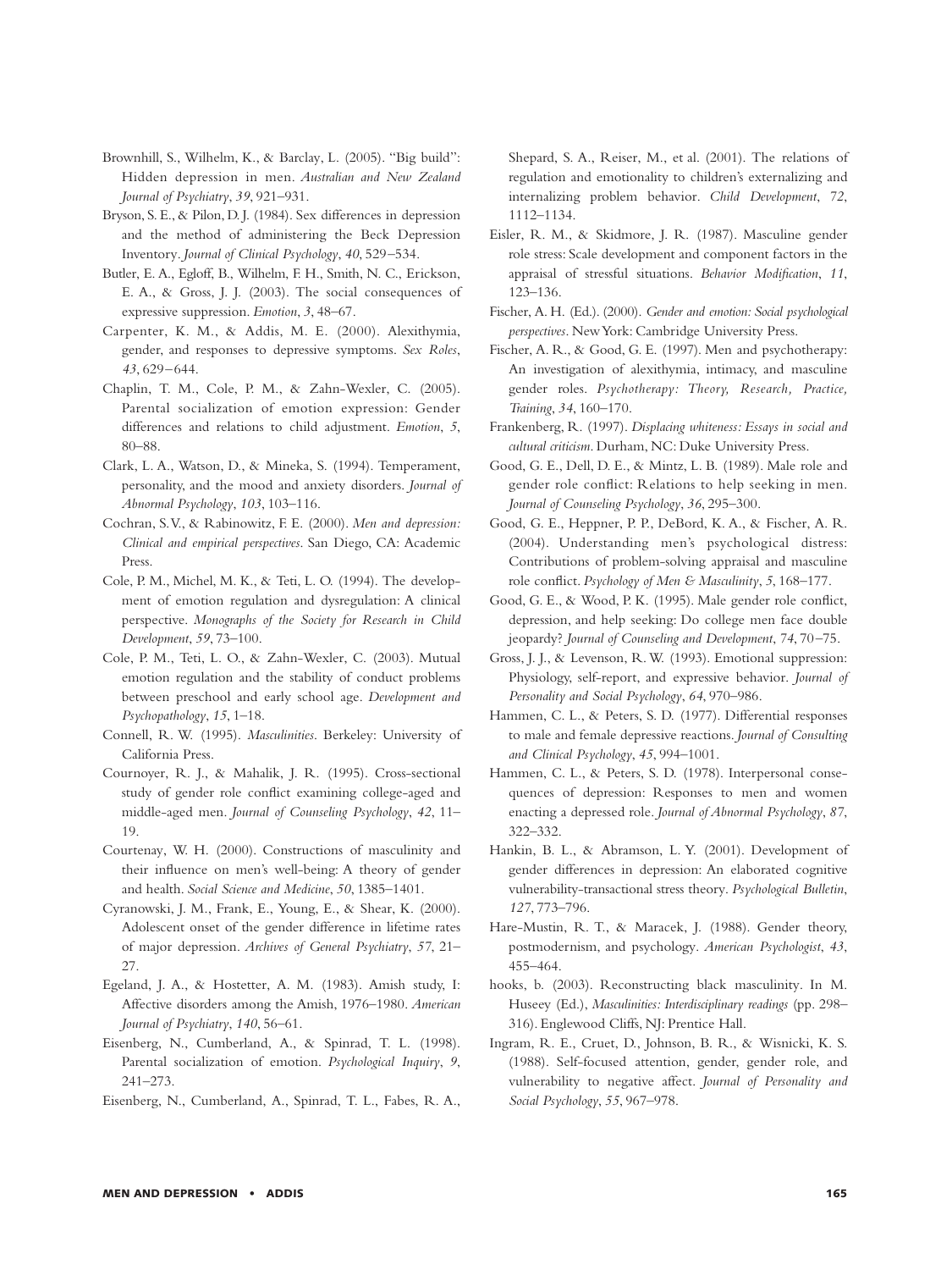- Isenhart, C. E. (1993). Masculine gender role stress in an inpatient sample of alcohol abusers. *Psychology of Addictive Behaviors*, *7*, 177–184.
- Joiner, T. E., Alfano, M. S., & Metalsky, G. I. (1992). When depression breeds contempt: Reassurance seeking, selfesteem, and rejection of depressed college students by their roommates. *American Psychological Association*, *101*, 165– 173.
- Jolly, J. B., Wiesner, D. C., Wherry, J. N., Jolly, J., & Dykman, L. (1994). Gender and the comparison of self and observer ratings of anxiety and depression in adolescents. *Journal of the American Academy of Child & Adolescent Psychiatry*, *33*, 1284–1288.
- Just, N., & Alloy, L. B. (1997). The response styles theory of depression: Tests and an extension of the theory. *Journal of Abnormal Psychology*, *106*, 221–229.
- Kelly, J. R., & Hutson-Comeaux, S. L. (1999). Genderemotion stereotypes are context specific. *Sex Roles*, *40*, 107–120.
- Kendall, P. C., & Flannery-Schroeder, E. C. (1995). Rigor, but not rigor mortis, in depression research. *Journal of Personality and Social Psychology*, *68*, 892–894.
- Kendler, K. S., Gatz, M., Gardner, C. O., & Pedersen, N. L. (2006). A Swedish national twin study of lifetime major depression. *American Journal of Psychiatry*, *163*, 109–114.
- Kendler, K. S., Pedersen, N. L., Neale, M. C., & Mathe, A. A. (1995). A pilot Swedish twin study of affective illness including hospital- and population-ascertained subsamples: Results of model fitting. *Behavior Genetics*, *25*, 217–232.
- Kendler, K. S., & Prescott, C. A. (1999). A population-based twin study of lifetime major depression in men and women. *Archives of General Psychiatry*, *56*, 39–44.
- Kessler, R. C. (2000). Gender differences in major depression: Epidemiological findings. In E. Frank (Ed.), *Gender and its effects on psychopathology* (pp. 61–84). Washington, DC: American Psychiatric Publishing.
- Kessler, R. C., Chiu, W. T., Demler, O., & Walters, E. E. (2005). Prevalence, severity, and comorbidity of 12-month *DSM-IV* disorders in the National Comorbidity Survey Replication. *Archives of General Psychiatry*, *62*, 617–627.
- Kessler, R. C., McGonagle, K. A., Zhao, S., Nelson, C. B., Hughes, M., Eshelman, S., et al. (1994). Lifetime and 12 month prevalence of *DSM-III-R* psychiatric disorders in the United States: Results from the National Comorbidity Survey. *Archives of General Psychiatry*, *51*, 8–19.
- Khan, A. A., Gardner, C. O., Prescott, C. A., & Kendler, K. S. (2002). Gender differences in the symptoms of major depression in opposite-sex dizygotic twin pairs. *American Journal of Psychiatry*, *159*, 1427–1429.
- King, D. A., & Buchwald, A. M. (1982). Sex differences in subclinical depression: Administration of the Beck Depression Inventory in public and private disclosure situations. *Journal of Personality and Social Psychology*, *42*, 963–969.
- Kring, A. M., & Bachorowski, J. (1999). Emotions and psychopathology. *Cognition & Emotion*, *13*, 575–599.
- Krueger, R. F., Caspi, A., Moffitt, T. E., Silva, P. A., & McGee, R. (1996). Personality traits are differentially linked to mental disorders: A multitrait-multidiagnosis study of an adolescent birth cohort. *Journal of Abnormal Psychology*, *105*, 299–312.
- Leimkühler, A.-M. M., Heller, J., & Paulus, N.-C. (2007). Subjective well-being and "male depression" in male adolescents. *Journal of Affective Disorders*, *98*, 65–72.
- Levant, R. F. (2001). Desperately seeking language: Understanding, assessing, and treating normative male alexithymia. In G. R. Brooks & G. E. Good (Eds.), *The new handbook of psychotherapy and counseling with men: A comprehensive guide to settings, problems, and treatment approaches: Vols. 1 & 2* (pp. 424–443). San Francisco: Jossey-Bass.
- Levant, R. F., & Pollack, W. S. (1995). *A new psychology of men*. New York: Basic Books.
- Levant, R. F., Richmond, K., Majors, R. G., Inclan, J. E., Rossello, J. M., Heesacker, M., et al. (2003). A multicultural investigation of masculinity ideology and alexithymia. *Psychology of Men & Masculinity*, *4*, 91–99.
- Lowenthal, K. M., Goldblatt, V., & Gorton, T. (1995). Gender and depression in Anglo-Jewry. *Psychological Medicine*, *25*, 1051–1063.
- Magovcevic, M., & Addis, M. E. (2005). Linking gender role conflict to non-normative and self-stigmatizing perceptions of alcohol abuse and depression. *Psychology of Men and Masculinity*, *6*, 127–136.
- Mahalik, J. R., & Cournoyer, R. J. (2000). Identifying gender role conflict messages that distinguish mildly depressed from nondepressed men. *Psychology of Men & Masculinity*, *1*, 109– 115.
- Mahalik, J., Locke, B. D., Ludlow, H., Diemer, M. A., Scott, R. P. J., Gottfried, M., et al. (2003). Development of the conformity to masculine norms inventory. *Psychology of Men and Masculinity*, *4*, 3–25.
- McCreary, D. R., Newcomb, M. D., & Sadava, S. W. (1999). The male role, alcohol use, and alcohol problems: A structural modeling examination in adult women and men. *Journal of Counseling Psychology*, *46*, 109–124.
- McGuffin, P., Katz, R., Watkins, S., & Rutherford, J. (1996). A hospital-based twin register of the heritability of *DSM-IV* unipolar depression. *Archives of General Psychiatry*, *53*, 129–136.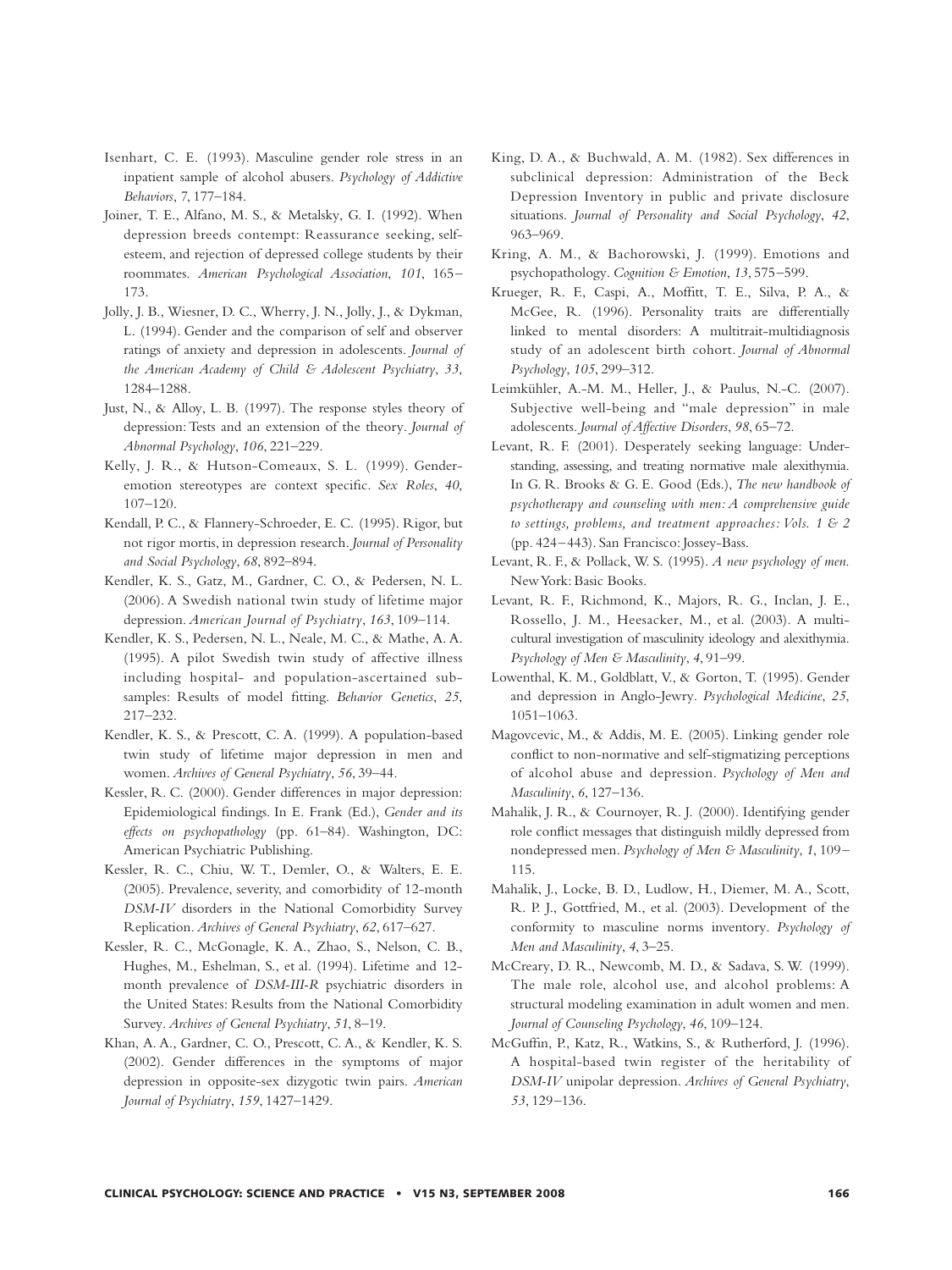- McVicker Clinchy, B., & Norem, J. (1998). *The gender and psychology reader*. New York: New York University Press.
- Morrow, J., & Nolen-Hoeksema, S. (1990). Effects of responses to depression on the remediation of depressive affect. *Journal of Personality and Social Psychology*, *58*, 519– 527.
- Moscicki, E. K. (1997). Identification of suicide risk factors using epidemiologic studies. *Psychiatric Clinics of North America*, *20*, 499–517.
- Nolen-Hoeksema, S. (1987). Sex differences in unipolar depression: Evidence and theory. *Psychological Bulletin*, *101*, 259–282.
- Nolen-Hoeksema, S. (2002). Gender differences in depression. In I. H. Gotlib & C. L. Hammen (Eds.), *Handbook of depression* (pp. 492–509). New York: Guilford Press.
- Nolen-Hoeksema, S., Morrow, J., & Fredrickson, B. L. (1993). Response styles and the duration of episodes of depressed moods. *Journal of Abnormal Psychology*, *102*, 20– 28.
- Nolen-Hoeksema, S., Parker, L. E., & Larson, J. (1994). Ruminative coping with depressed mood following loss. *Journal of Personality and Social Psychology*, *67*, 92–104.
- O'Neil, J. M. (1981). Patterns of gender-role conflict and strain: Sexism and fear of femininity in men's lives. *Personnel and Guidance Journal*, *60*, 203–210.
- O'Neil, J. M., Good, G. E., & Holmes, S. (1995). Fifteen years of theory and research on men's gender role conflict: New paradigms for empirical research. In R. F. Levant & W. S. Pollack (Eds.), *A new psychology of men* (pp. 164–206). New York: Basic Books.
- Oquendo, M. A., Ellis, S. P., Greenwald, S., Malone, K. M., Weissman, M. M., & Mann, J. J. (2001). Ethnic and sex differences in suicide rates relative to major depression in the United States. *American Journal of Psychiatry*, *158*, 1652–1658.
- Page, S. (1999). Two studies of gender and reporting differences with the Beck Depression Inventory. *Current Research in Social Psychology*, *4*, 146–159.
- Page, S., & Bennesch, S. (1993). Gender and reporting differences in measures of depression. *Canadian Journal of Behavioural Science*, *25*, 579–589.
- Pleck, J. H. (1981). *The myth of masculinity*. Cambridge, MA: MIT Press.
- Pleck, J. H. (1995). The gender role strain paradigm: An update. In R. F. Levant & W. S. Pollack (Eds.), *A new psychology of men* (pp. 11–32). New York: Basic Books.
- Pollack, W. S. (1998). Mourning, melancholia, and masculinity: Recognizing and treating depression in men. In W. S. Pollack & R. F. Levant (Eds.), *New psychotherapy for men* (pp. 147– 166). Hoboken, NJ: John Wiley & Sons.
- Potts, M. K., Burnam, M. A., & Wells, K. B. (1991). Gender differences in depression detection: A comparison of clinician diagnosis and standardized assessment. *Psychological Assessment*, *3*, 609–615.
- Real, T. (1997). *I don't want to talk about it: Overcoming the legacy of male depression*. New York: Fireside.
- Roberts, J. E., Gilboa, E., & Gotlib, I. H. (1998). Ruminative response style and vulnerability to episodes of dysphoria: Gender, neuroticism, and episode duration. *Cognitive Therapy and Research*, *22*, 401–423.
- Roland Martin, J. (1994). Methodological essentialism, false difference, and other dangerous traps. *Signs: A Journal of Women in Culture and Society*, *19*, 630–657.
- Rotton, J., Foos, P., Van Meerk, L., & Levitt, M. (1995). Publication practices and the file drawer problem: A survey of published authors. *Journal of Social Behavior & Personality*, *10*, 1–13.
- Sethi, S., & Nolen-Hoeksema, S. (1997). Gender differences in internal and external focusing among adolescents. *Sex Roles*, *37*, 687–700.
- Shepard, D. S. (2002). A negative state of mind: Patterns of depressive symptoms among men with high gender role conflict. *Psychology of Men & Masculinity*, *3*, 3–8.
- Simon, G. E., & Von Korff, M. (1995). Recognition, management, and outcomes of depression in primary care. *Archives of Family Medicine*, *4*, 99–105.
- Smiler, A. P. (2004). Thirty years after the discovery of gender: Psychological concepts and measures of masculinity. *Sex Roles*, *50*, 15–26.
- Stoolmiller, M., Kim, H. K., & Capaldi, D. M. (2005). The course of depressive symptoms in men from early adolescence to young adulthood: Identifying latent trajectories and early predictors. *Journal of Abnormal Psychology*, *114*, 331– 345.
- Tavris, C. (1992). *The mismeasure of woman*. New York: Simon & Schuster.
- Thayer, J. F., Rossy, L. A., Ruiz-Padial, E., & Johnson, B. H. (2003). Gender differences in the relationship between emotional regulation and depressive symptoms. *Cognitive Therapy and Research*, *27*, 349–364.
- Viveros Vigoya, M. (2001). Contemporary Latin American perspectives on masculinity. *Men and Masculinities*, *3*, 237– 260.
- Vrendenburg, K., Krames, L., & Flett, G. L. (1986). Sex differences in the clinical expression of depression. *Sex Roles*, *14*, 37–49.
- Wichstrom, L. (1999). The emergence of gender difference in depressed mood during adolescence: The role of intensified gender socialization. *Developmental Psychology*, *35*, 232– 245.